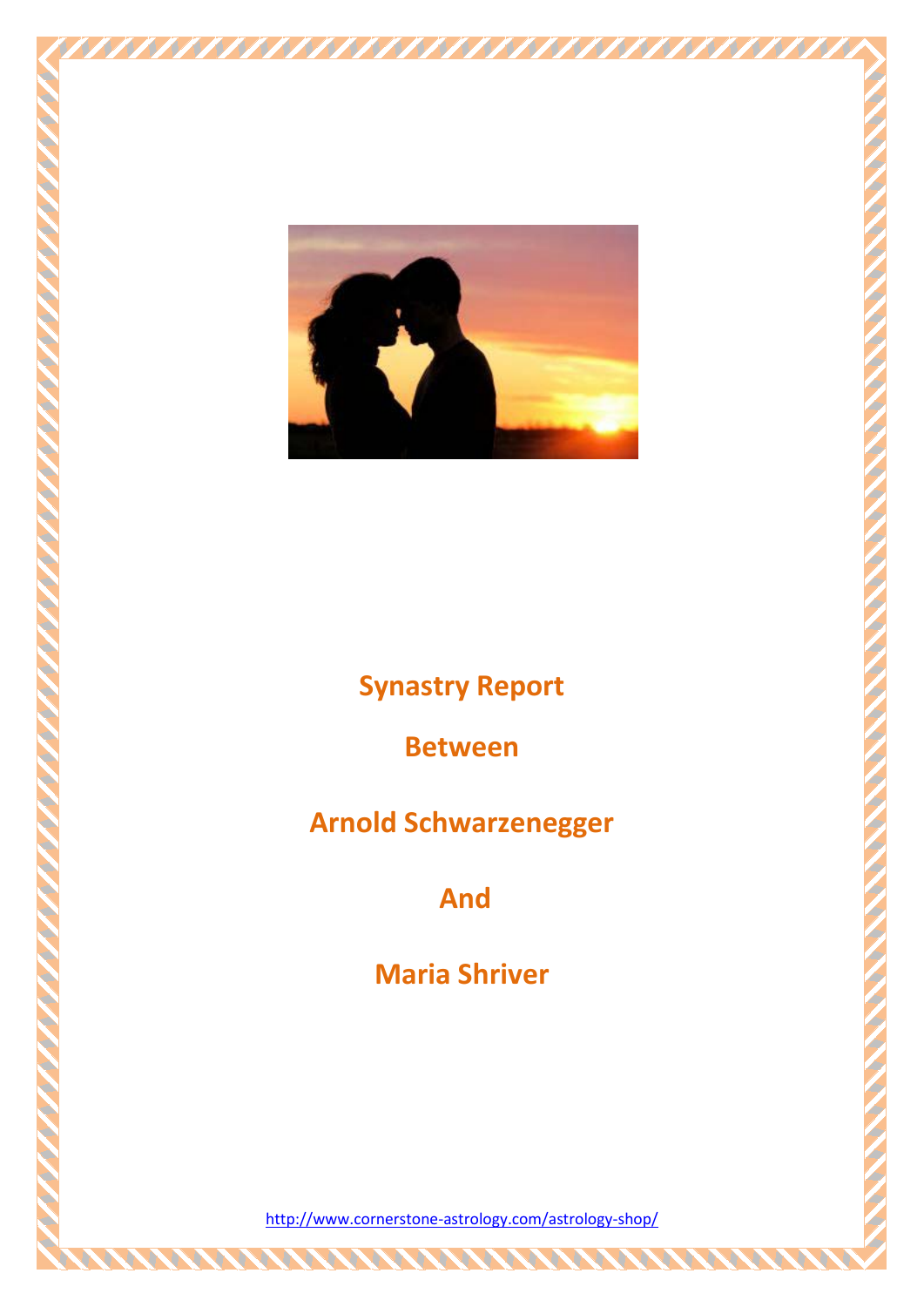## **Introduction**

Welcome to your synastry or compatibility report Arnold and Maria.

This report has been written to introduce you to the concepts of relationship astrology and is based on the astrology technique of Synastry, which compares the horoscopes of two people and interprets the correlations between them.

An astrological chart, also known as a horoscope, natal chart, or birth chart, records the relationship between the planets and the signs of the Zodiac. Charts can be calculated for the birth of a person, a community, an event or anything that seems momentous. The horoscope is as individual and unique as a fingerprint.

When reading these interpretations, please bear in mind that, inevitably, every chart will contain some contradictory influences, and as a result certain interpretations of different items in the same chart may seem difficult to reconcile. However, this may still be an accurate reflection your chart, as it is likely that you do experience conflicting desires, events and circumstances in your life.

Please also be aware of the fact that each person has positive and negative influences in the chart, and therefore in their lives. The challenge is to accept and overcome the negative influences, so that we can successfully focus on the positive traits. This report outlines the influence of both people's charts on each other.

Australian astrologer Stephanie Johnson has written the text in this report. Stephanie holds a Bachelor of Arts (Journalism) and was a journalist in Australia, England and the USA for 15 years before becoming a professional astrologer. She is currently a consulting astrologer, is Company Director of Esoteric Technologies Pty Ltd in Adelaide, Australia and Editor of the Australian Data Collection. She holds the FAA Practitioners' qualification and was a former editor of the Journal of the Federation of Australian Astrologers.

I hope you enjoy reading your report and gain a deeper insight into your relationship from it.

With best wishes

Giselle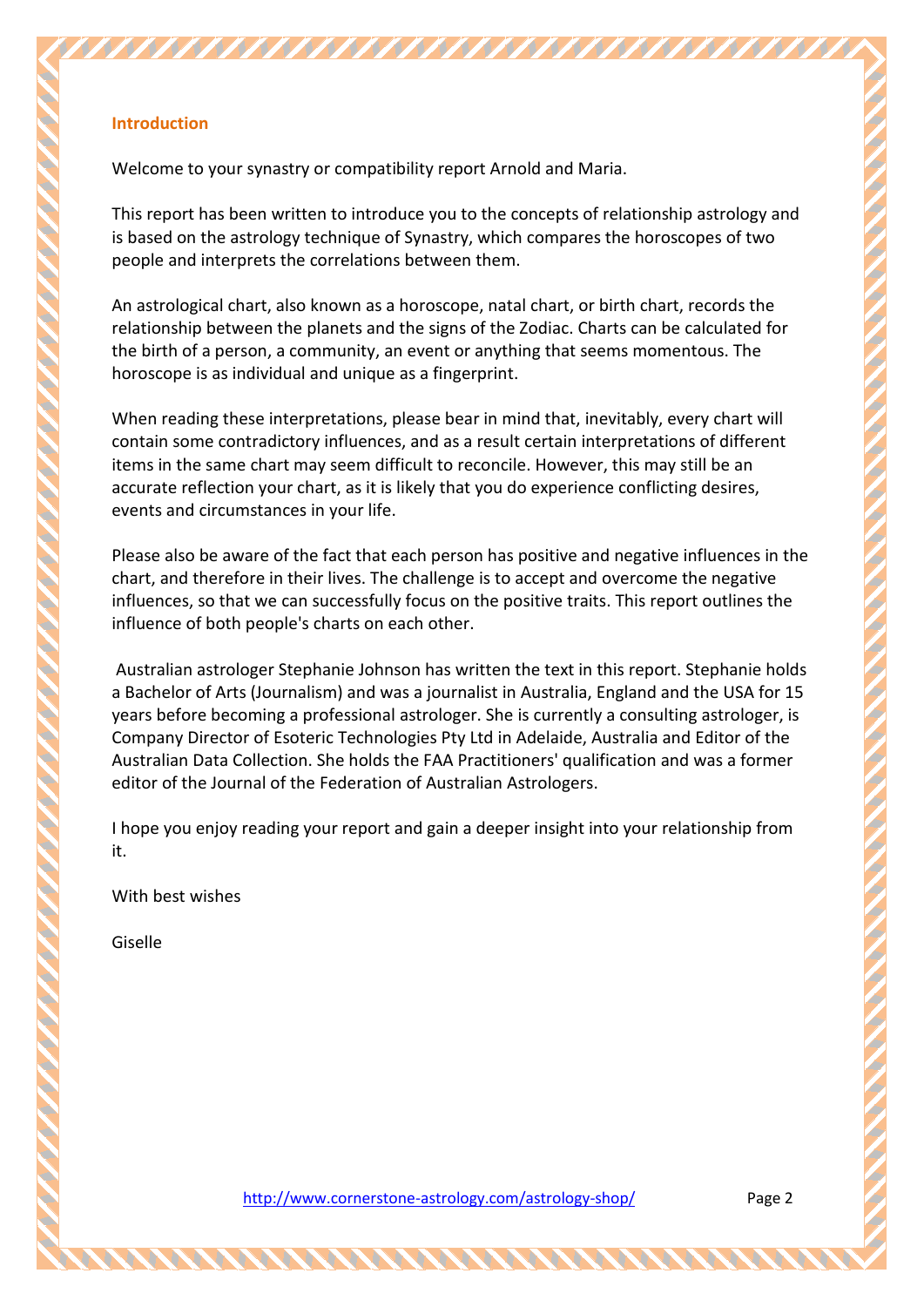#### **Duel Chart Wheel & Aspect Grid**

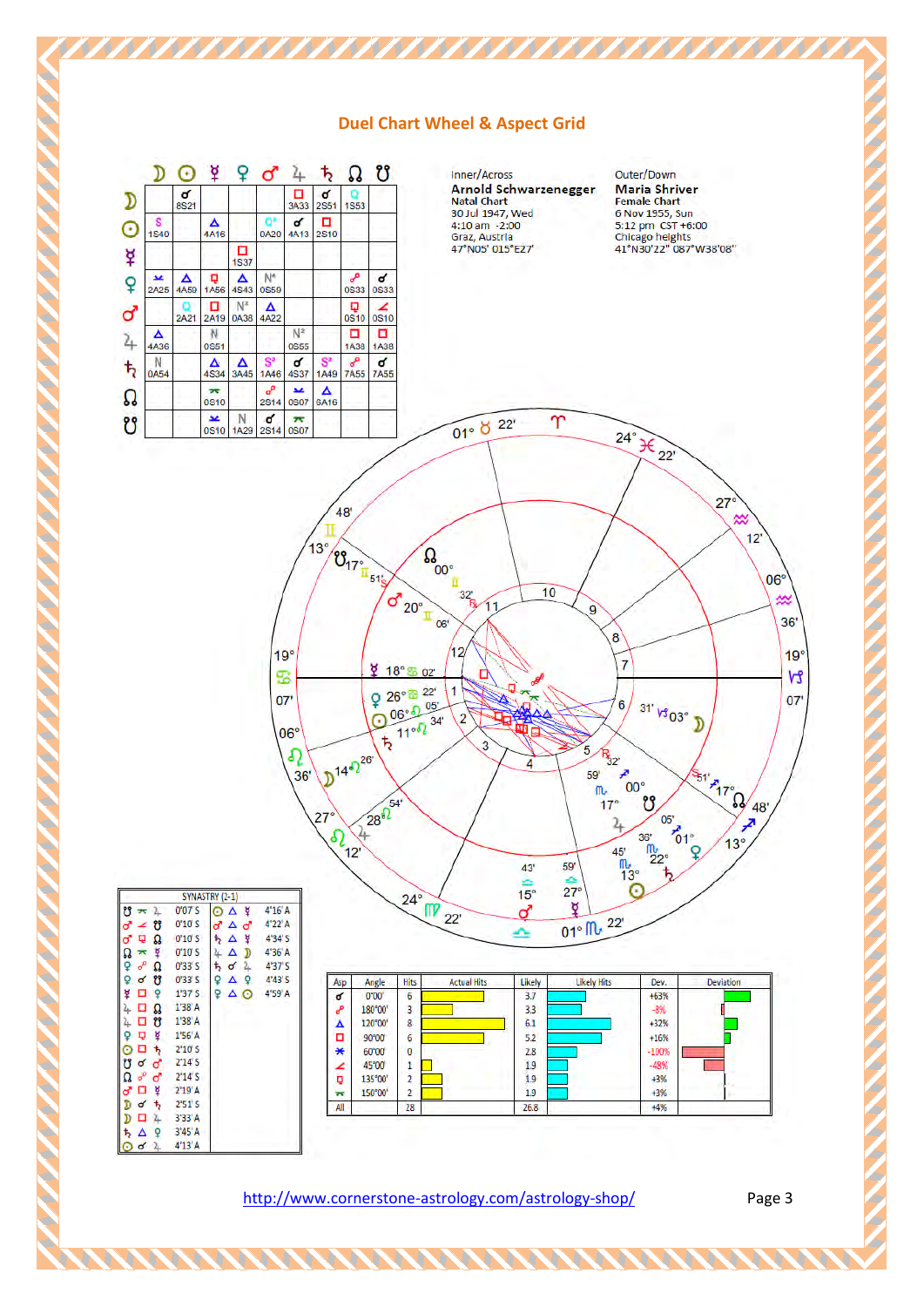## SYNASTRY CHART DETAILS

Arnold Schwarzenegger - Male Chart 30 Jul 1947, 4:10 am, -2:00 Graz Austria, 47°N05', 015°E27' Geocentric Tropical Zodiac Placidus Houses, True Node

Maria Shriver - Female Chart 6 Nov 1955, 5:12 pm, CST +6:00 Chicago heights Illinois, 41°N30'22'', 087°W38'08'' Geocentric Tropical Zodiac Placidus Houses, True Node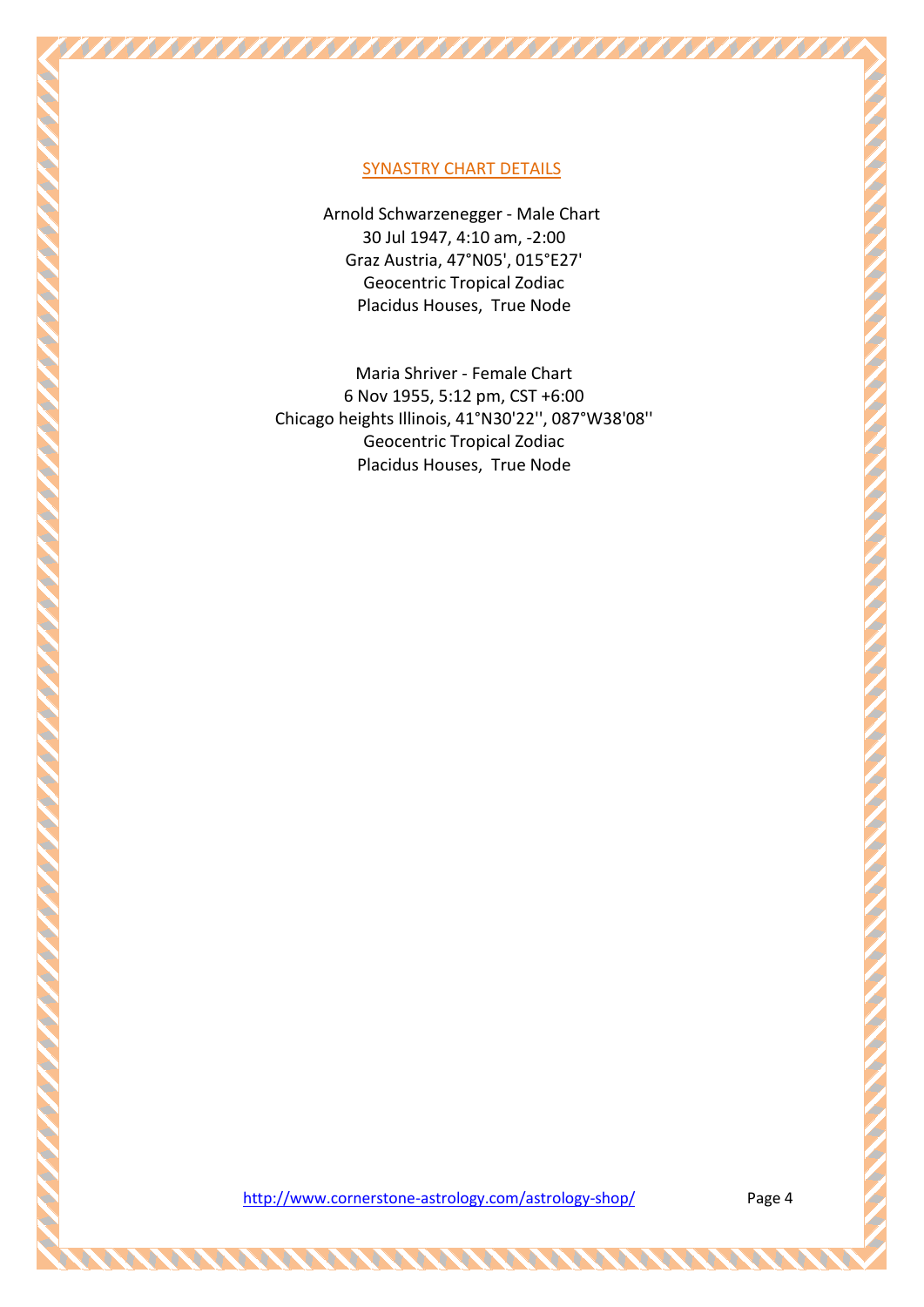#### **ASPECTS FROM ARNOLD SCHWARZENEGGER TO MARIA SHRIVER**

#### **Lunar Aspects**

## *Arnold's Moon Trine Maria's Jupiter Orb 4°36' Separating*

This is a positive combination for any relationship enabling Arnold and Maria to overcome any obstacles in life and embrace the happiness of the present moment. Arnold and Maria enjoy each other's company and feel a certain zest for life when together. They share a need for fun-filled adventures and the capability of achieving their goals. Arnold and Maria feel that the world is their oyster that is ready to explore together. This can include holidays in far-away places, adventure travel and also encompasses any activity that expands their minds and views of life. This is a meeting of higher-minds. Arnold feels that Maria expands his horizons. Arnold feels safe and appreciated in this relationship. Maria knows that Arnold is a comrade in arms when it comes to fun and adventure. Maria feels that she is truly appreciated for her generosity and optimism. Together Arnold and Maria can conquer the world. Nothing seems too far-fetched. This combination augurs well for a long lasting and happy relationship.

# *Arnold's Moon Quincunx Maria's Uranus*

#### *Orb 1°11' Separating*

The saying 'expect the unexpected' could be applied to this combination of Arnold's and Maria's planets. There is an element of excitement and adventure when Arnold and Maria get together, but there is also an element of insecurity. Both Arnold and Maria enjoy the thrill of being in each other's company exploring new territories together, but many relationships start with the thrill and ardour of romance only to have it fade later. This is the problem to be faced by Arnold and Maria. Unless they have other connections between more permanent or personal planets in their charts, Arnold and Maria are in danger of a growing discontent. There is a lack of stability that feeds both Arnold's and Maria's insecurities. Arnold becomes needy and Maria becomes distant and emotionally withdrawn. The problem is that Arnold feels that he cannot rely on Maria. What was once an adventure no longer seems so exciting. As a result Maria's impulsive nature becomes a source of discomfort for Arnold. On the other hand Maria thinks that her creativity is being stifled by Arnold's emotional needs. This belief may cause Maria to rebel, finding it difficult to commit to Arnold. This relationship, if a personal one, is likely to require a lot of freedom and an unorthodox approach in order for it to last. While this is a difficult combination for a personal union, it can be a positive one for less personal relationships such as friendships or a working project which requires creative and innovative ideas.

#### *Arnold's Moon Trine Maria's Pluto Orb 5°03' Separating*

This is an intense and powerful relationship. Arnold and Maria feel a strong attraction to each other, one that seems to constantly draw them together. Sexual attraction may be powerful. Arnold's and Maria's deep feelings for each other need to be nurtured in a loving manner in order for the union to be long lasting. This relationship can be a positive or a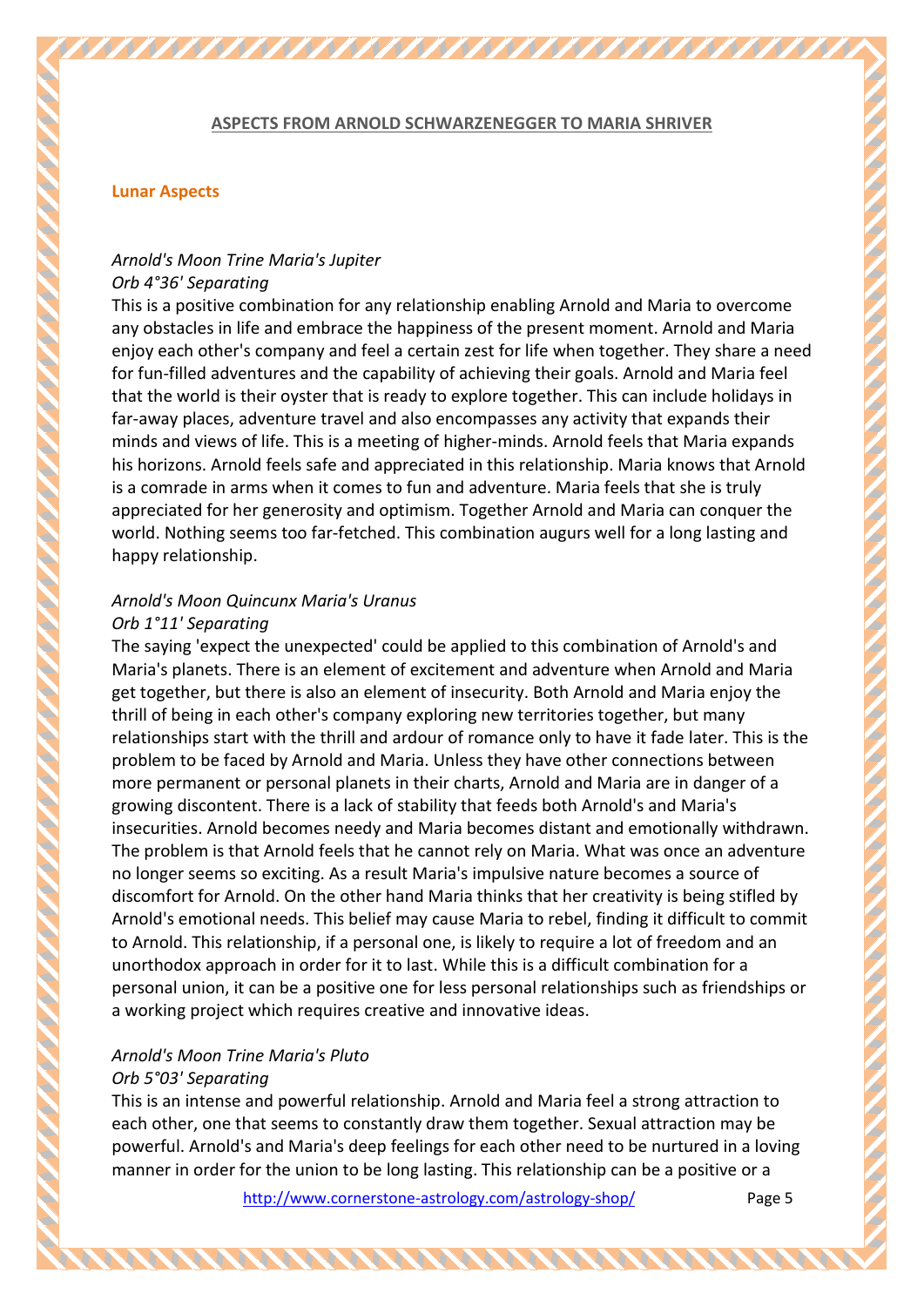negative experience, depending on how Arnold and Maria handle intense feelings. Some individuals thrive on intensity, while others feel threatened and powerless. Arnold is likely to feel that Maria has transformed his life in some way. It's possible that Maria has changed the way that Arnold feels about the world, making him conscious of things that have been bubbling under the surface for a long time. Life is not the same for Arnold once he encounters Maria. Arnold is able to see through the explosive behaviour to the true heart of Maria and to nurture Maria's goodness in ways that she has not previously encountered. As a result Maria deeply appreciates the emotional support offered by Arnold. This is indeed a passionate union.

#### **Solar Aspects**

# *Arnold's Sun Conjunction Maria's Moon*

#### *Orb 8°21' Applying*

This is an ideal combination for a close, personal relationship whether it be a close friendship or love relationship. Maria and Arnold enjoy each other's company and feel that the other person is giving something special to the relationship. They have a lot in common and the ability to share enjoyable times together. Arnold is likely to be the more dominant person in the relationship believing his identity and individuality are likely to be enhanced by the association. Perhaps Arnold receives emotional support from Maria which contributes to a greater sense of being alive and an ability to achieve his personal goals. Arnold may appreciate Maria's emotional insights. On the other hand Maria feels comforted by the relationship, perhaps playing a supportive role and offering emotional insights and comfort. Alternatively Maria may simply feel secure within the relationship, experiencing a sense of well-being. This relationship provides Maria with a supportive base from which to explore life. Both Maria and Arnold understand each other and enjoy an easy rapport which augurs well for their association.

## *Arnold's Sun Trine Maria's Venus Orb 4°59' Separating*

The combination of the Sun and the personal planet Venus is a positive one for personal relationships. It suggests that there is a sense of harmony and abundance in this union. It's likely that Arnold and Maria felt a strong attraction when they first met, possibly falling deeply in love. The durability of the attraction depends on other connections between the planets. However, Arnold and Maria are likely to remain friends even if they do not maintain an intimate partnership. Both Arnold and Maria feel at ease in each other's company, because they both feel that the other person is contributing positively to the union. As a result Arnold and Maria can relax and enjoy the benefits of their friendship. They seem to be able to settle arguments in a friendly and loving fashion, communicating with ease. Arnold feels that Maria enhances his sense of self. He feels valued by Maria and this helps him to truly shine in the world. Maria feels that her creativity is enhanced by her relationship with Arnold. The warmth and generosity of Arnold helps Maria better express herself in relationships. Perhaps Maria also benefits financially through her association with Arnold.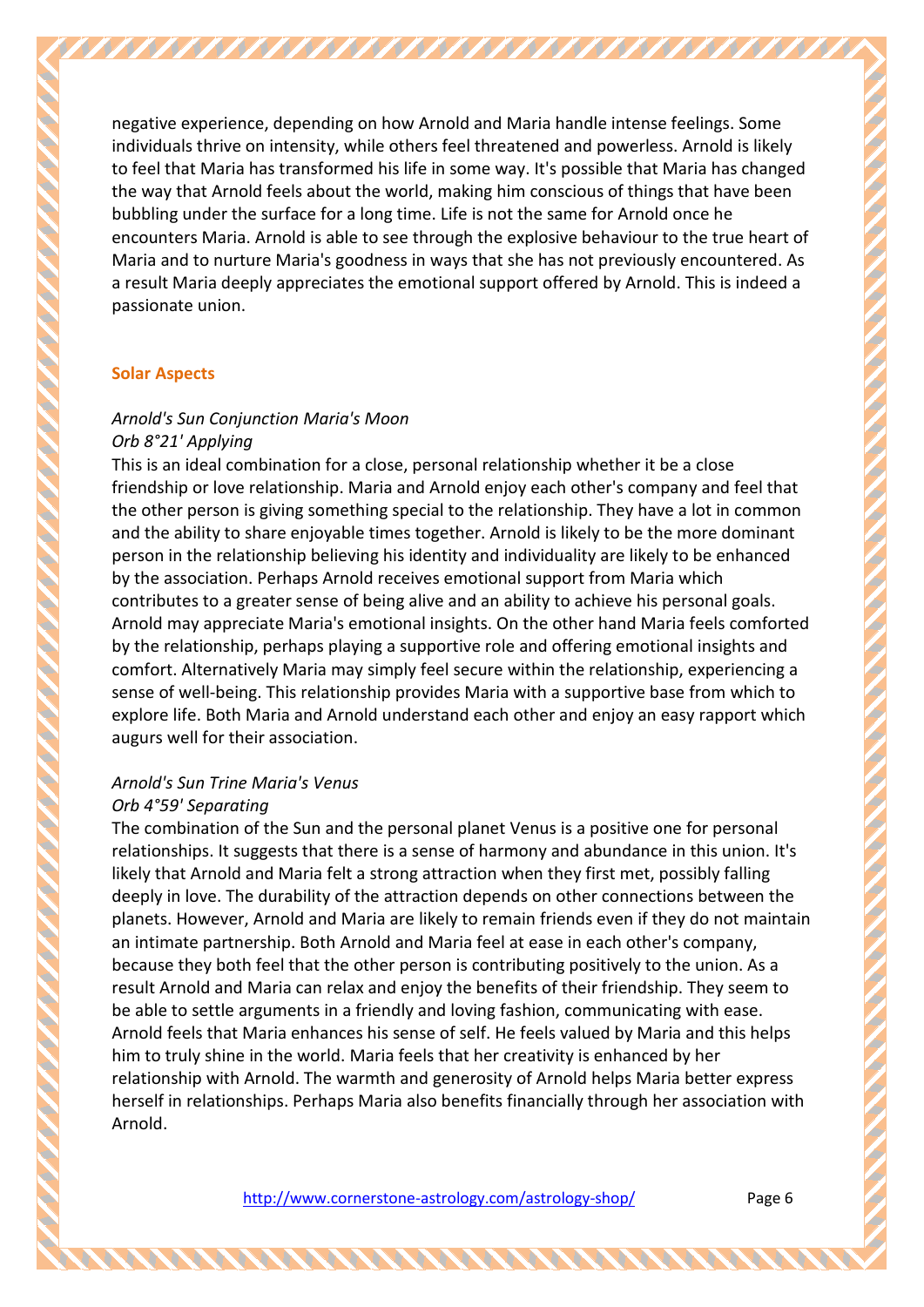## *Arnold's Sun Conjunction Maria's Uranus Orb 3°45' Separating*

This is a relationship full of verve and romance. Arnold and Maria are attracted to each other from the moment that they first meet and continue to experience excitement and joy in each other's company. The relationship brings something new and original into Arnold's and Maria's lives and they both feel enlivened as a result. Life becomes more of an adventure when Arnold and Maria are together. Their relationship may run a somewhat erratic or unorthodox course, but Arnold and Maria are both happy in the knowledge that theirs is a unique union. Arnold is excited by Maria's creativity, which somehow enhances his personal goals. Maria helps Arnold to see life in a new and different manner, freeing Arnold from past inhibitions. Maria knows that she has encountered someone who truly appreciates her as an individual. Maria can better express her original thoughts and ideas as a result of her relationship with Arnold. Together Arnold and Maria may explore an unusual hobby or pastime such as new technology, metaphysics, science, electronics, humanitarian or environmental concerns.

## *Arnold's Sun Opposition Maria's Chiron Orb 5°30' Separating*

This combination of the Sun and the asteroid Chiron is a difficult one, presenting both Arnold and Maria with the challenge of reassessing their life goals in order that they may head in new directions. This relationship is a significant one enabling both Arnold and Maria to grow and change, but only after some soul searching. As a result of this union Arnold may discover new talents and a new sense of self and Maria may find a new role as a teacher or healer. However, initially they have to overcome old hurts which stand in the way of honest communication. The path to greater self-understanding is not always smooth and this relationship is one of the lessons on the journey. Through delving into past hurts, this union can be a healing one and through each other Arnold and Maria can learn valuable lessons. It is important that Arnold and Maria develop compassion and understanding for each other. Otherwise they may unwittingly contribute to further emotional pain.

## **Mercury Aspects**

# *Arnold's Mercury Trine Maria's Sun*

*Orb 4°16' Separating*

The importance of communication in relationships cannot be emphasised enough. Without understanding of another person's point of view and the ability to communicate one's own thoughts and feelings a relationship can easily break down. This is an ideal combination for harmonious communications in a relationship. Maria and Arnold are able to communicate with ease, understanding how the other person thinks and sharing many of the same opinions. On the occasions when Maria and Arnold do disagree, they do so with a respect for each other's point of view. Maria and Arnold enjoy learning from each other and may take part in a shared activity or pastime from which they both learn about themselves and life. Both Maria and Arnold enjoy listening to each other, as well as talking. They may also enjoy writing notes to each other. Together they learn a greater understanding of each other and themselves. Maria has a great respect for Arnold's intellectual prowess and may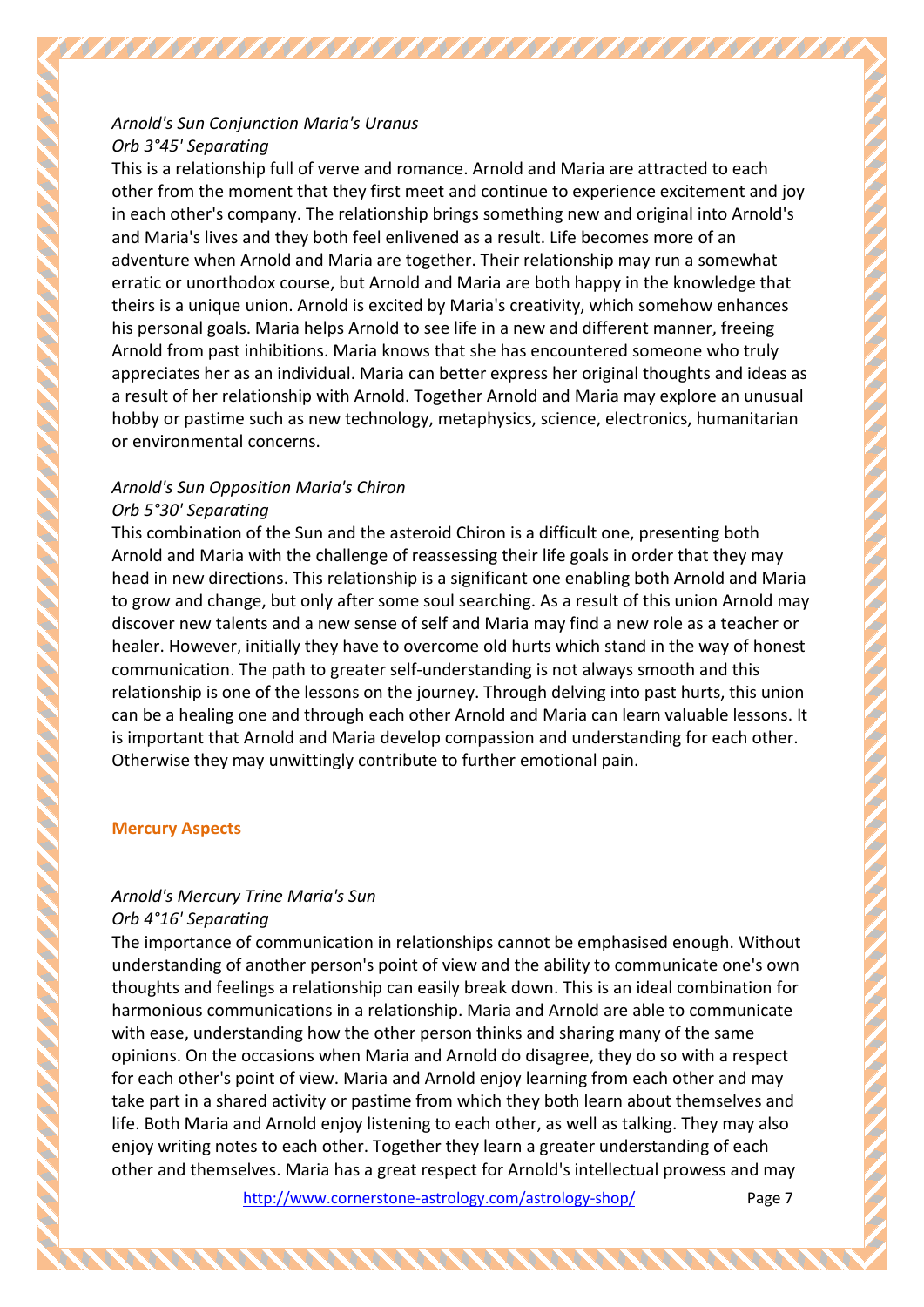even help him to develop his mental skills. Maria knows that Arnold helps her to shine more in her own life through the intellectual stimulation that comes from this relationship. In response Arnold knows that Maria's sunny personality stimulates him and that he is appreciated. Maria helps him to grow in his awareness of the world.

## *Arnold's Mercury Sesquisquare Maria's Venus Orb 1°56' Separating*

A positive blend of the personal planets of Mercury and Venus is a desirable one for an intimate union, and certainly advantageous to any association that requires harmony and collaboration. Therefore it is unfortunate that this combination is a difficult one. This association of planets indicates incompatibility in a relationship. No matter how hard Arnold and Maria try they find it hard to relax in each other's company. Disharmony seems to infiltrate their union at every turn. The problem is that Arnold and Maria simply cannot find any common ground for agreement. Their opinions and values clash, which makes any shared activities fraught with tension. In particular Maria feels that she is subjected to Arnold's unnecessary criticism. Maria feels unappreciated and lonely, unable to share warm and loving moment required in her relationship. On the other hand Arnold believes that he cannot express his opinions freely without being misunderstood. Arnold loses confidence in his communication abilities and possibly withdraws his attention from the relationship. The extent of the difficulties in this relationship depends on other aspects of Arnold and Maria's association. The positive side is that Arnold and Maria are attracted to each and can work towards improving their communication skills. In this way they may learn to value each other.

## *Arnold's Mercury Square Maria's Mars Orb 2°19' Separating*

A feisty relationship is the result of this combination of the planets Mercury and Mars. When Arnold and Maria are together the sparks fly. The nature of these sparks depends on other aspects of the relationship. On the one hand Arnold and Maria may be positively stimulated by each other's company, enjoying lively conversations and energetic activities. Both Arnold and Maria learn much from each other and may enjoy facing challenges together which in turn help them to move forward in their own lives. However, it is more likely that this combination indicates a combustive reaction when Arnold and Maria are together. The relationship is likely to be fraught with misunderstandings and angry reactions. In particular Maria is aggressive, perhaps even trying to bully Arnold to do things her way. Maria honestly believes that she knows what is right for Arnold and energetically sets about trying to achieve her goals. However, Arnold resents these tactics and becomes critical of everything that Maria does. There seems to be no middle ground and tempers are frayed. Arnold is usually able to have the last word, but Maria knows how to act in a way that is guaranteed to escalate any argument. Of course there is always the possibility that both Arnold and Maria enjoy the drama of this relationship. However, if this is not the case then the lesson is to learn to respect each other's differences and to channel all of the energy created by this partnership into positive activities and lively discussions.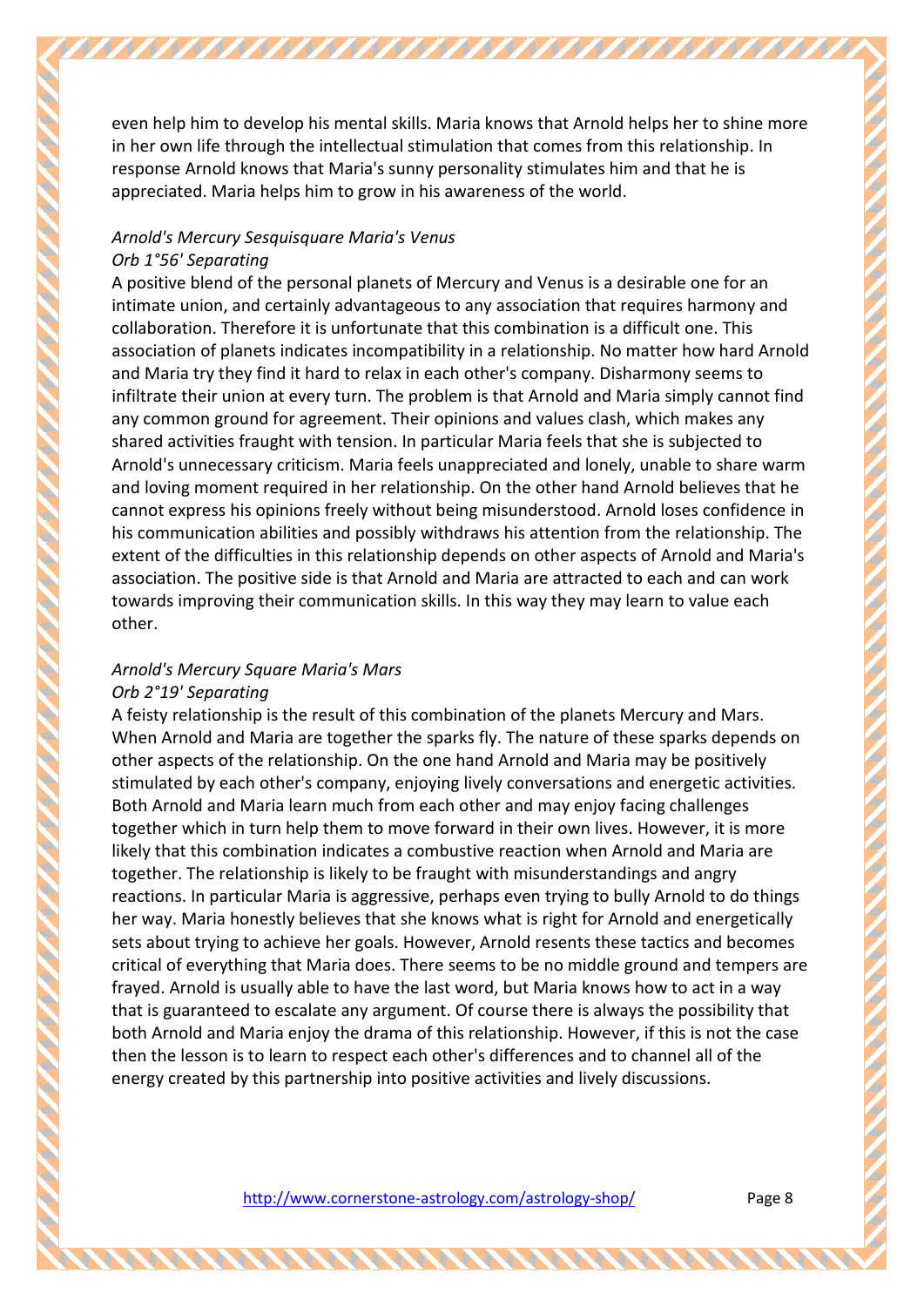## *Arnold's Mercury Trine Maria's Saturn Orb 4°34' Applying*

This is an excellent combination for an enduring relationship. Both Arnold and Maria share a mutual respect for each other and are willing to work towards sound communication. They take each other seriously, and are likely to share an interest in a thought-provoking pastime or a business enterprise. Shared values also mean that this relationship has firm foundations for the long term. Arnold and Maria realise early in their association that this is a lasting union. Therefore it is likely that they slowly and surely get to know each other, rather than rushing headlong into a relationship. As a result they eventually form a strong bond. Arnold respects and learns from Maria's wisdom. He is better able to communicate his own thoughts and ideas thanks to Maria's well-received advice. Maria's organisational abilities shine in this relationship. She discovers different methods of approaching activities through her association with Arnold.

## *Arnold's Mercury Quincunx Maria's North Node Orb 0°10' Separating*

Good communication is the key to many successful relationships. However, this union between Arnold and Maria is fraught with misunderstandings. There is a strong bond, but it is likely to be intellectual rather than emotional. Perhaps Arnold and Maria have a common interest or friend, something that links them. Both Arnold and Maria believe that fate has played a hand in bringing them together, but there are obstacles strewn in their path. This connection has faulty wiring. They may hold different opinions on a variety of matters. Arnold and Maria spend much of their time together trying to sort out misapprehensions.

## **Venus Aspects**

# *Arnold's Venus Square Maria's Mercury*

## *Orb 1°37' Applying*

A positive blend of the personal planets of Mercury and Venus is a desirable one for an intimate union, and certainly advantageous to any association that requires harmony and collaboration. Therefore it is unfortunate that this combination is a difficult one. This association of planets indicates incompatibility in a relationship. No matter how hard Maria and Arnold try they find it hard to relax in each other's company. Disharmony seems to infiltrate their union at every turn. The problem is that Maria and Arnold simply cannot find any common ground for agreement. Their opinions and values clash, which makes any shared activities fraught with tension. In particular Arnold feels that he is subjected to Maria's unnecessary criticism. Arnold feels unappreciated and lonely, unable to share warm and loving moment required in his relationship. On the other hand Maria believes that she cannot express his opinions freely without being misunderstood. Maria loses confidence in her communication abilities and possibly withdraws her attention from the relationship. The extent of the difficulties in this relationship depends on other aspects of Maria and Arnold's association. The positive side is that Maria and Arnold are attracted to each and can work towards improving their communication skills. In this way they may learn to value each other.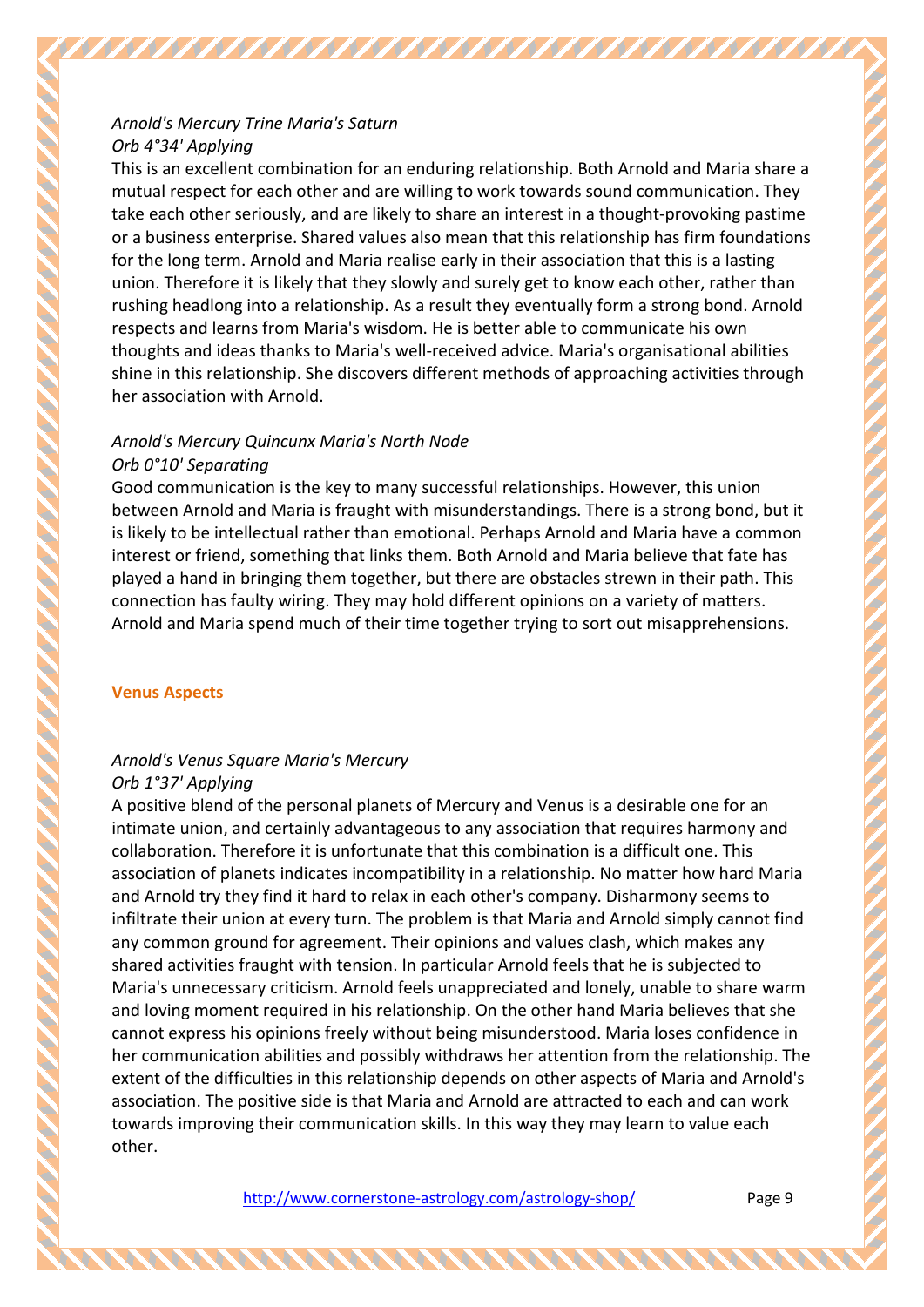## *Arnold's Venus Trine Maria's Venus Orb 4°43' Applying*

This is an ideal combination for a love relationship, providing the spark for an instant attraction. Ancient astrologers considered the planet Venus to have most beneficial effects and this could be seen clearly in relationship astrology. Both Arnold and Maria are attracted to each other, seeing the very best of himself or herself reflected in the other person. They enjoy each other's company, making the most of their joint interests. Arnold and Maria are likely to enjoy various pleasurable outings ranging from alfresco meals to visits to the theatre. As long as they are together they are happy. Arnold and Maria are in agreement on how their relationship should be approached e.g. the blend of freedom and closeness, intellect and emotion, personal time and social activities to name a few. This combination is most ideal for a long-lasting love relationship, indicating many years of happiness. It is also beneficial for a friendship in which both people can enjoy each other's company. Even so the friends need to respect other people's rights, otherwise there is a temptation for them to act like lovers when they are not, thus alienating their partners and other friends.

# *Arnold's Venus Trine Maria's Saturn Orb 3°45' Separating*

The planet Saturn is an important ingredient in any committed relationship. This sombre planet can take away some of the short-term excitement of any union, but on a positive note it adds commitment and security needed for a long-term association. In other words Arnold and Maria take this relationship seriously. They are devoted to each other and joyful in making promises that they are both able to keep. From the start of their association they enjoy taking their time getting to know each other, experiencing stability and understanding that grows slowly over time. They genuinely love each other and want to work towards a strong partnership. At times Arnold would like more fun and spontaneity, but he appreciates Maria's wisdom in slowing things down in order to build a lasting union. Mutual respect is a central theme to this union. There is also a strong feeling of fate in this relationship. Arnold and Maria may tell a story of how destiny meant for them to be together. While this combination of planets indicates a serious personal relationship, it can also be a positive influence on a partnership formed for the purpose of an artistic or creative project requiring both inspiration and hard work.

## *Arnold's Venus Conjunction Maria's Uranus Orb 5°58' Applying*

This combination of planets indicates an instant and vital magnetism. It is the type of attraction in which Arnold and Maria take one look at each other across a crowded room and feel the sparks. Romance is alight and the relationship develops at a rapid rate. Friends are amazed as the couple's union becomes more and more intense. In the short term this relationship provides fun, excitement and stimulation for both Arnold and Maria. The longterm scenario depends on other aspects of their relationship and the ability of both Arnold and Maria to respect each other's need for autonomy. It is all too easy for the initial flame to burn out of control. For this reason this combination of planets can be more prominent in relationships that contain the intrigue of a love affair, rather than the stability of a long-term union. Arnold feels particularly struck by Cupid's arrow, ignited by the very presence of Maria. He wants his love to be strong enough to keep the spark of excitement in the relationship. However, Maria is hard to pin down and is likely to become bored once the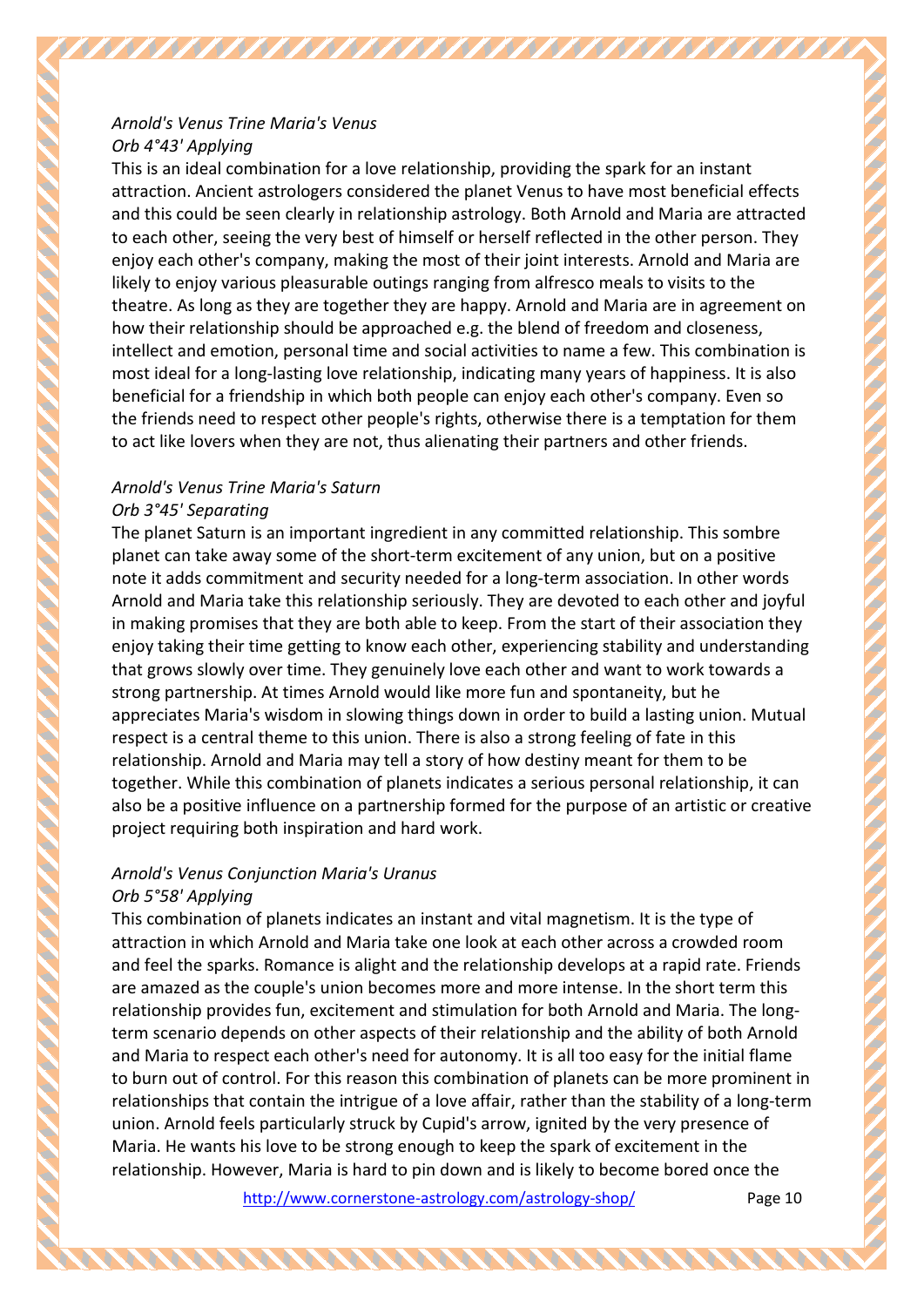initial excitement starts to fade unless she is given plenty of room to be independent. It may be difficult for Maria to make a commitment to this relationship unless she is given the freedom to inspire Arnold without feeling tied down to promises. A strong bond can be achieved if Arnold and Maria can find the right balance between intimacy and personal freedom. If this is achieved then they can both enjoy a long-term relationship full of joy and romance.

## *Arnold's Venus Square Maria's Neptune Orb 2°11' Applying*

This association of the planets Venus and Neptune indicates idyllic love. Arnold and Maria meet and fall deeply in love, fully appreciating each other's unique qualities. Romance abounds. Together Arnold and Maria feel that they have found true love such as only Romeo and Juliet and Daphnis and Chloe experienced. However, there are problems associated with this combination of planets. Arnold and Maria find that the initial idyllic love can start to prove illusory in the long term. As the relationship develops it becomes more difficult for them to escape from the demands of the mundane world into a world of romance. They become disillusioned. They would rather stay lost in a sea of blissful love than be reminded of the responsibilities of their separate lives. Both Arnold and Maria are vulnerable in this state of pretence. They need to be wary of circumstances or people who prey on their impressionable state. In particular they need to avoid any spiritual groups, drugs and artistic enterprises that may be deceptive in their nature. Once Arnold and Maria have learned to face their relationship honestly and with discrimination then they can enjoy a creative and loving partnership as well as artistic and spiritual pursuits.

#### *Arnold's Venus Opposition Maria's Chiron Orb 4°13' Applying*

This combination of the planet Venus and the asteroid Chiron indicates a significant but difficult relationship. Arnold and Maria love each other, either as friends or lovers, but have difficulty avoiding misunderstandings and upsets. The problem is that their union is strongly influenced by childhood traumas. Present-day situations bring memories of previous painful experiences to the surface. Inadvertently Maria seems to upset Arnold's feelings. There is also a tendency for Maria to blame Arnold for all of his problems. Arnold needs to develop a strong sense of self-understanding in order that he can make a clear commitment to this relationship. Once committed, Arnold would be wise to ensure that his needs are met. In return Maria needs to develop a sensitive awareness of Arnold's emotional wounds. This sensitivity will serve her well in other situations. If the difficulties can be overcome, this union can bring a sense of freedom and joy.

## *Arnold's Venus Sextile Maria's Ascendant Orb 0°15' Separating*

It is significant in relationship astrology when one person's planet makes contact with the Ascendant in another person's chart. In this case Arnold's Venus is combining with Maria's Ascendant indicating that this is a significant personal relationship. Arnold and Maria feel strongly drawn to each other, experiencing a sense of completeness in each other's company. Arnold is in love with Maria, wanting to enjoy pleasurable activities and intimate moments. He appreciates the benefits that this union brings into his life. This relationship brings a wealth of benefits for Arnold. In turn Maria has a greater sense of well-being

AANA AANA AANA AANA AANA AH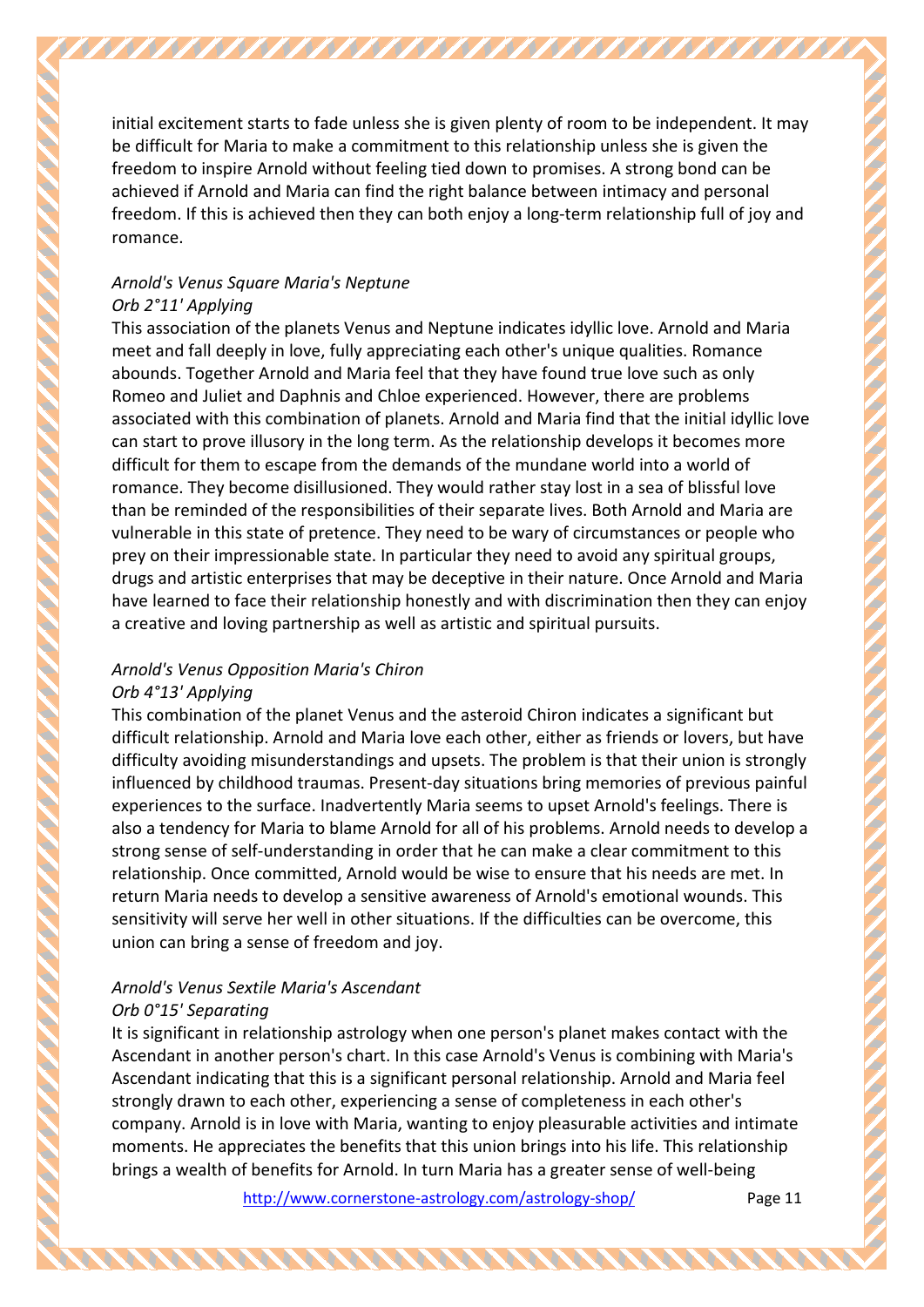through her association with Arnold. She appreciates Arnold's love of intimacy and his attitude to this union. Together they share a mutual respect and affection. While this combination is most likely to indicate an intimate love union, it can also augur well for friendships, family relationship and work associations.

#### **Mars Aspects**

# *Arnold's Mars Trine Maria's Mars*

#### *Orb 4°22' Separating*

This is a feisty relationship full of healthy competition and possibly sexual frisson. In this association both Arnold and Maria are challenged to produce their best efforts. They feel the sparks fly when they are together, bringing out an ambitious side to both their natures. As friends or work colleagues they enjoy the rivalry, and it is always possible that their shared drive and energy could become sexual, tipping their relationship into a love affair. Arnold and Maria enjoy energetic activities such as sports and outdoor games. Together they feel able to conquer the world and overcome all obstacles in their path. Depending on other aspects of their relationship Arnold and Maria may be lovers or friends, but this strong influence of the planet Mars can also indicate a work partnership that requires plenty of drive and initiative.

# *Arnold's Mars Quincunx Maria's Saturn*

#### *Orb 2°30' Applying*

This combination of the planets Mars and Saturn suggests a strong commitment in which Arnold and Maria struggle to understand each other. On the one hand both Arnold and Maria are committed to making this partnership work. On the other hand they face almost insurmountable difficulties along the way. Ancient astrologers consider the planets Mars and Saturn to have a harmful effect on humanity. Therefore this relationship is in grave danger of causing emotional or physical damage to both Arnold and Maria. The trouble is that they are both determined to force their own egos on to each other, and can be quite brutal in their efforts to get the other person to do as they wish. They lack understanding and respect for each other. Arnold tries to force his methods on to Maria, only to meet Maria's stubborn refusal to budge on certain matters. The challenge is a big one in this union. Both Arnold and Maria need to carefully consider the future of this relationship, knowing that only mutual respect and caring communication can shine a light on their difficulties.

## *Arnold's Mars Opposition Maria's North Node Orb 2°14' Separating*

The fiery planet Mars and the fateful North Node provides a powerful combination of forces. Arnold and Maria are dynamite together. This can be positive in that together they can achieve their goals. However this union can also be a threat to their life goals if they allow their desires to take over. In some cases this union could threaten either Arnold or Maria's safety. Violence, and violent situations, need to be avoided at all times. Passion may be a driving force in this liaison. Both Arnold and Maria feel a strong attraction. A personal relationship may be fraught with difficulties. This combination may be better used in a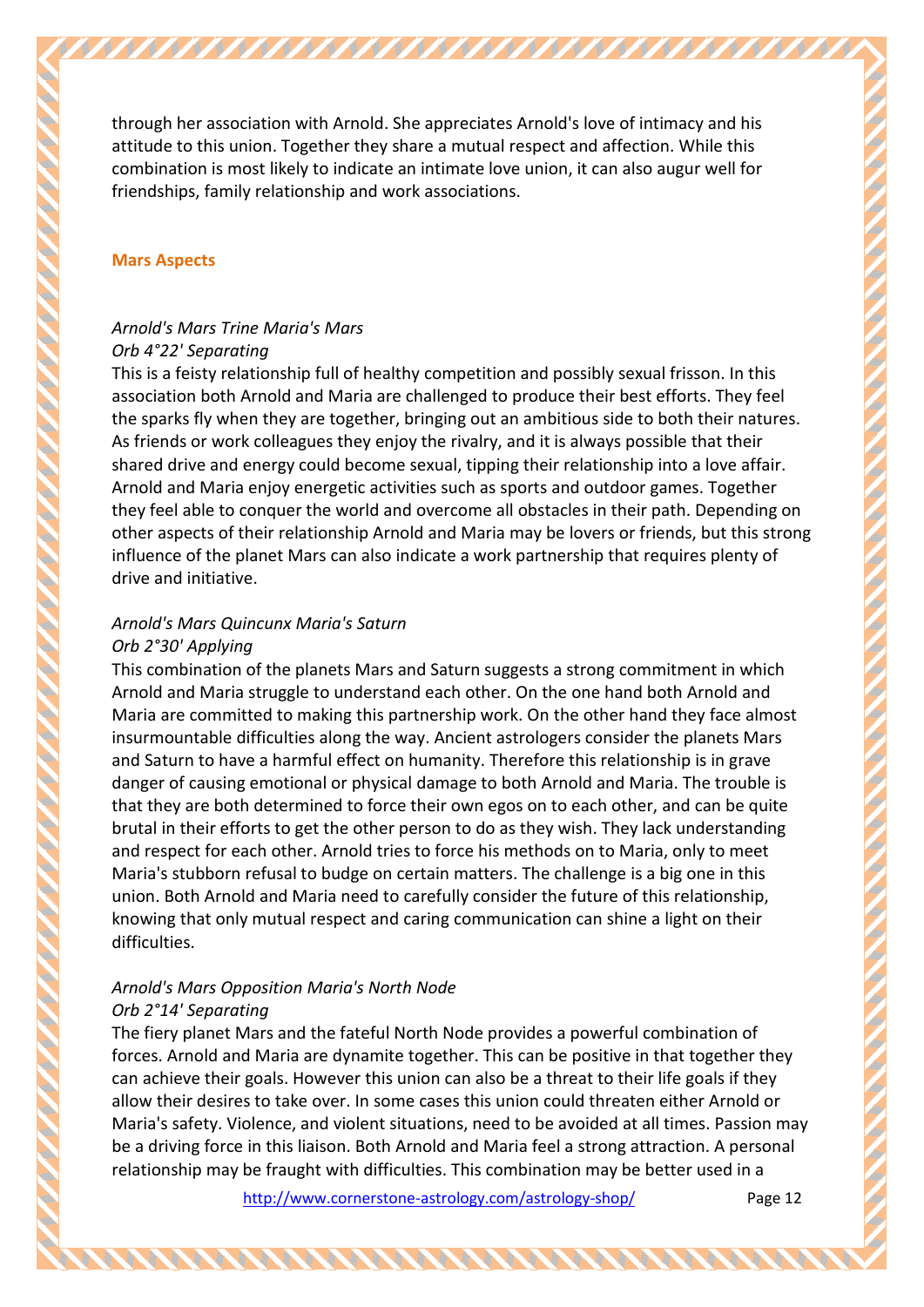partnership that works on an energetic, demanding or physically powerful project - one that involves plenty of hard work and challenges.

#### **Jupiter Aspects**

## *Arnold's Jupiter Square Maria's Moon Orb 3°33' Separating*

Although there can be some difficulties with this combination, on the whole this is a positive combination. Maria and Arnold enjoy each other's company and feel a certain zest for life when together. Maria and Arnold share a need for fun-filled adventures and the capability of achieving their goals. They both feel that the world is their oyster which is ready to explore together. This can include holidays in far-away places, adventure travel and also encompasses any activity which expands their minds and views of life. This is a meeting of higher-minds. Maria feels that Arnold expands her horizons. Maria feels safe and appreciated in this relationship. Arnold knows that Maria is a comrade in arms when it comes to fun and adventure. Arnold knows that he is truly appreciated for his generosity and optimism. Together Maria and Arnold can conquer the world. Nothing seems too farfetched. And this is where problems can lie. It is possible that neither Maria nor Arnold know when enough is enough. There is a saying that 'you can have too much of a good thing'. This is one of the underlying problems of this association. Maria and Arnold need to make sure that they do not become too grandiose in their dreams. Overinflated ideas of their capabilities are not helpful and can lead both Maria and Arnold into troubled waters. Another complication can arise if Maria and Arnold do not share the same values, because morals and beliefs play an important role in this relationship. However, if Maria and Arnold share the same beliefs and can exercise some restraint this can be a positive combination for a long-term relationship.

## *Arnold's Jupiter Conjunction Maria's Sun Orb 4°13' Separating*

The Sun and the favourable planet Jupiter are combining suggesting that this relationship is blessed with good fortune and happiness. It is an ideal combination for an intimate relationship such as marriage because it indicates shared philosophies on life and the ability to grow together. Together Maria and Arnold land on their feet no matter how difficult a situation. They seem destined to be in the right place at the right time. Maria and Arnold enjoy each other's company, feeling all of the benefits that come with this union. Their optimism and enthusiasm are infectious, and as a couple they are popular. In particular Maria shines as a result of her association with Arnold. Maria feels able to embrace life and all it has to offer. She is aware that her union with Arnold is truly blessed and that it helps her to achieve her full potential. Arnold knows that his horizons are continually expanding through his association with Maria. Arnold feels able to conquer the world. In fact it is likely that both Maria and Arnold enjoy travelling, studying or teaching together. They enjoy sharing anything that expands their minds and contributes positively to their lives.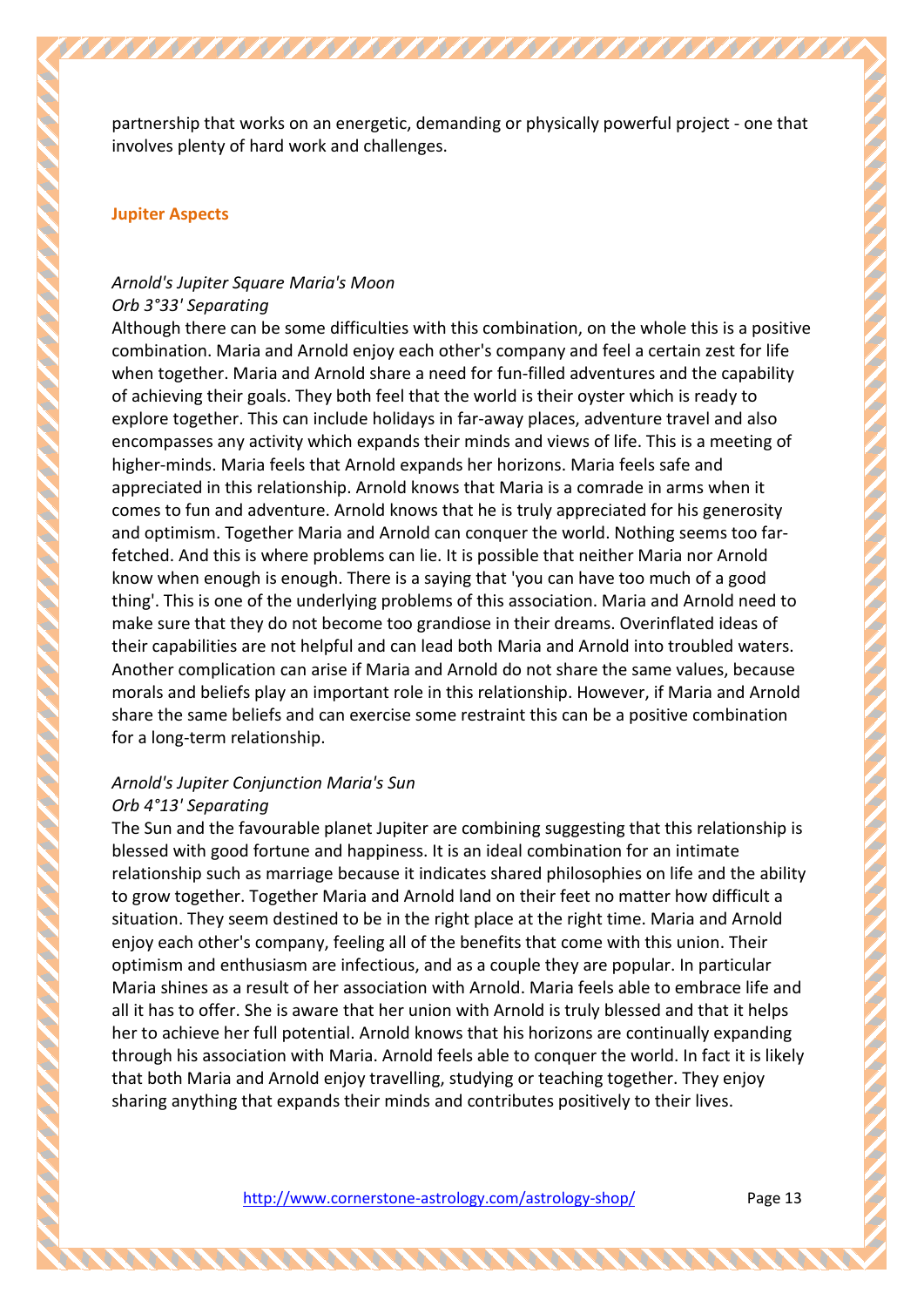## *Arnold's Jupiter Conjunction Maria's Saturn Orb 4°37' Applying*

A strong bond is formed as a result of this combination of the planets Jupiter and Saturn, in which both Arnold and Maria learn a great deal from each other. In many ways Arnold and Maria take an opposing approach to their relationship. Arnold is more adventurous, keen to explore new territories. He takes a somewhat philosophical approach to this relationship. On the other hand Maria is cautious, often taking a slower and more practical outlook. Fortunately they enjoy these opposing qualities, finding equilibrium in their relationship. Maria finds her day enlivened by Arnold's personality. In turn Arnold enjoys having a stable and patient companion to bounce his ideas off. Maria learns much from Arnold's wisdom, gaining a greater understanding of her own nature. Together Arnold and Maria can achieve much success in either their personal lives or a joint project.

## **Saturn Aspects**

# *Arnold's Saturn Conjunction Maria's Moon*

#### *Orb 2°51' Applying*

A connection between the planet Saturn and the Moon is important. Saturn is the planet of commitment and stability and is often found in relationships that are long lasting. In other words a serious planet such as Saturn is needed for a serious, meaningful union. Maria and Arnold are satisfied with the relationship and are willing to persist through troubled times realising that the rewards are great. A satisfying long-term relationship results from their patience and persistence. Together Maria and Arnold are somewhat reserved, perhaps even withdrawing a little from society to enjoy the benefits of their relationship. They are aware that their relationship is one of the most important building blocks in their lives. There is a certain maturity in this relationship. Perhaps Maria and Arnold have formed this relationship later in life when they can truly appreciate each other and the life that they are building together. Maria feels that Arnold is offering security and maturity, enabling her to mature in her emotional and home life. Arnold grows in self-esteem through this relationship, believing that Maria respects his integrity. On the whole this is a positive combination for an enduring, long-term relationship such as marriage.

#### *Arnold's Saturn Square Maria's Sun Orb 2°10' Applying*

Many astrologers believe that a connection between the serious planet Saturn and a personal planet such as the Sun is important, providing the cement for a long-lasting relationship. In other words, a serious planet is needed for a serious, meaningful union such as marriage. It is certainly true that the combination of the Sun and Saturn is found in many meaningful relationships. However, the planet Saturn can also cause problems. Certainly this combination indicates that Maria and Arnold both view this as a serious association, whether it is a marriage, friendship or a working partnership. Both Maria and Arnold are committed to their association. It is likely that they experienced a strong attraction in the initial stages of their relationship. When Maria and Arnold first met they each knew they had discovered a potential serious relationship, one to which they could commit and build on over a lifetime. If they believe in reincarnation, then it is likely that they felt a karmic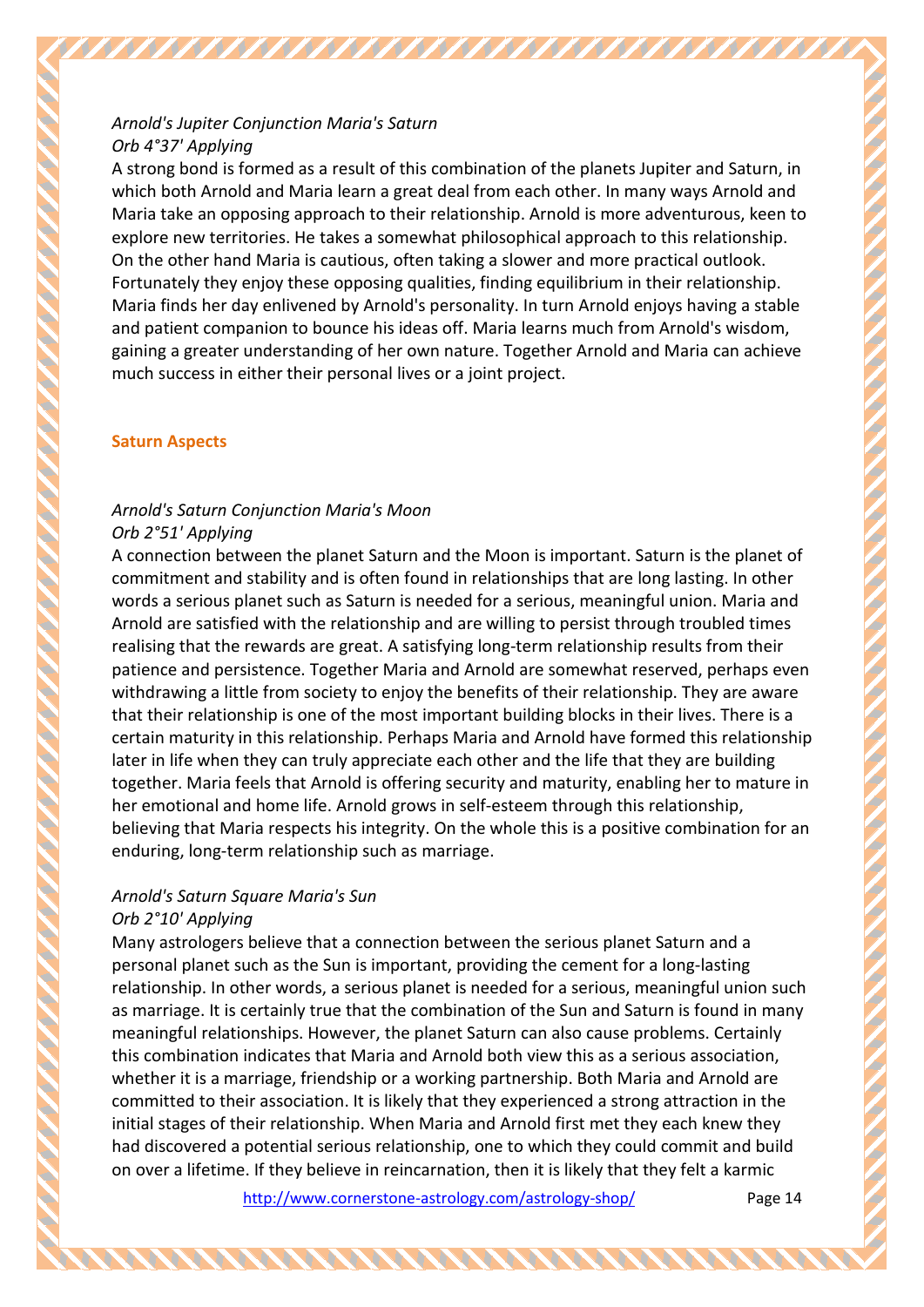attraction when they first met. Perhaps this was a moment of recognition when they first looked into the other person's eyes. However, the very qualities, which they seriously considered as attractive in the initial stages of the relationship, can become the source of friction if they are not careful. In particular, Arnold needs to be wary of becoming too critical and judgmental. Initially Arnold found Maria's personality traits to be worthy of a committed union. He admired Maria's qualities as complementing his own. However, it is easy for Arnold to forget this attraction. As the relationship develops he feels threatened by the force of Maria's personality and takes a superior attitude in defence. As a result Maria feels threatened, disliking the authoritarian side of Arnold. If Maria is not careful her selfconfidence is whittled away and the relationship becomes onerous. It is vital that both Maria and Arnold work at developing a stable basis for communication and understanding in this relationship. If both Maria and Arnold work at maintaining their own self-confidence as well as mutual respect then they have the makings for a very successful marriage or working relationship. Much of their success may depend on other supportive, positive connections between them.

## *Arnold's Saturn Trine Maria's North Node Orb 6°16' Applying*

The planet Saturn is a vital ingredient in relationship astrology. It is the planet that represents stability and commitment and is seen by astrologers as the necessary glue that holds a relationship together on a long-term basis. Of course not everyone is seeking longterm commitment, but for those who are Saturn is a welcome sign. This is particularly true of connections between one person's Saturn and another person's Sun, Moon, Ascendant or Nodes. In this case Arnold's Saturn is combining with Maria's Node indicating that this is a significant relationship. Arnold and Maria feel strongly drawn to each other, perhaps experiencing a sense that their relationship was written in the stars. In other words they may feel as though they were destined to meet and form a union. This is a significant relationship.

## **Uranus Aspects**

# *Arnold's Uranus Trine Maria's Mercury*

## *Orb 3°29' Applying*

This is an exciting and unpredictable relationship. Maria and Arnold enjoy a lively union, whether it be a romance, friendship or work association. They take pleasure in topical conversations, sparking new ideas and ways of thinking. They may also enjoy taking part in an unusual activity or pursuing an environmental, humanitarian or political cause. This combination of planets indicates intellectual, rather than emotional, stimulation. Consequently this combination may indicate a friendship or work association, rather than a more personal union. However, an intimate relationship with other aspects is enhanced by this combination if both partners enjoy freedom. Maria and Arnold are excited by each other's minds. In particular Maria realises that Arnold sparks her creativity. Both Maria and Arnold enjoy a new-found sense of freedom in each other's company.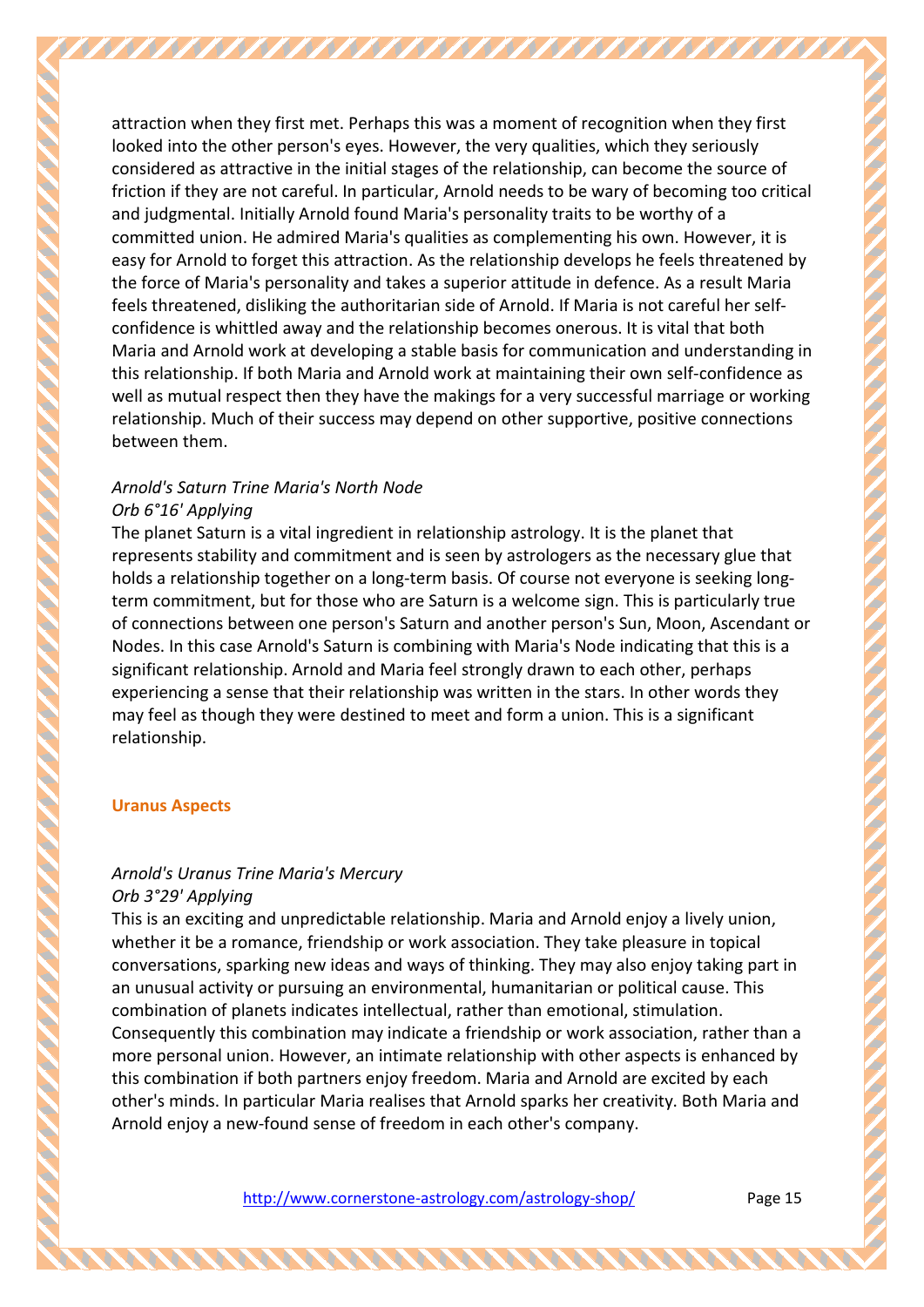## *Arnold's Uranus Quincunx Maria's Saturn Orb 1°52' Separating*

This is a difficult combination of planets in relationship astrology indicating an imbalance between commitment and freedom. On the one hand Maria and Arnold feel drawn to each other, seeing qualities in each other that they feel they lack themselves. Maria and Arnold believe that they will learn from being together. On the other hand; however, tension soon results as they fail to reconcile their differences. Maria is likely to take a more serious approach to this union, feeling the need for a strong bond. However, Arnold is hard to pin down, preferring the freedom of non-commitment. Arnold wants to initiate change and growth even though Maria is likely to resist. It is possible that Maria becomes frustrated and tries to control Arnold's behaviour. Maria may even resort to criticism which ultimately only undermines Arnold's creative impulses and self-confidence. If this happens Arnold is likely to rebel and leave the relationship. Both Maria and Arnold need to strive for a balance between commitment to each other and independence.

## *Arnold's Uranus Trine Maria's Neptune Orb 4°04' Applying*

This combination of the planets Uranus and Neptune is not a major contribution to this relationship. However, it is likely that life can be approached in a new and imaginative fashion for Arnold and Maria as a result of this union. Together they stimulate growth and change in each other. Arnold is particularly interested in keeping this association fresh and alive. He finds Maria's ideas and opinions intellectually stimulating, prompting his own creative ideas and shared activities. Maria's imagination is more to the fore in this relationship. She is able to express a more intuitive side of herself. Together Arnold and Maria share insights and this encourages their ingenuity.

# *Arnold's Uranus Sextile Maria's Pluto*

## *Orb 3°58' Applying*

Although not a major contributor to this relationship, the combination of the planets Uranus and Pluto indicates common values. A drive for growth and change is at the basis of this relationship. Arnold and Maria complement each other whenever they join forces. Arnold is likely to be the one who seeks answers and innovative ways of approaching tasks while Maria provides the answers after delving into her own personal resources.

## **Neptune Aspects**

# *Arnold's Neptune Conjunction Maria's Mars*

## *Orb 7°16' Applying*

The glue that holds Maria and Arnold together is a focus on a joint artistic, spiritual or philanthropic cause, a shared idyll of how to make the world a better place. Together they share many dreams of how to improve their lives, their environment and the world at large. They are a creative duo, never short of ideas and with the ability to inspire. Depending on other aspects of their personalities they may or may not have the stability and endurance to create something concrete. Maria is likely to be the leader, the person with the drive which enables them to achieve these dreams. Arnold is the creative ideas person who inspires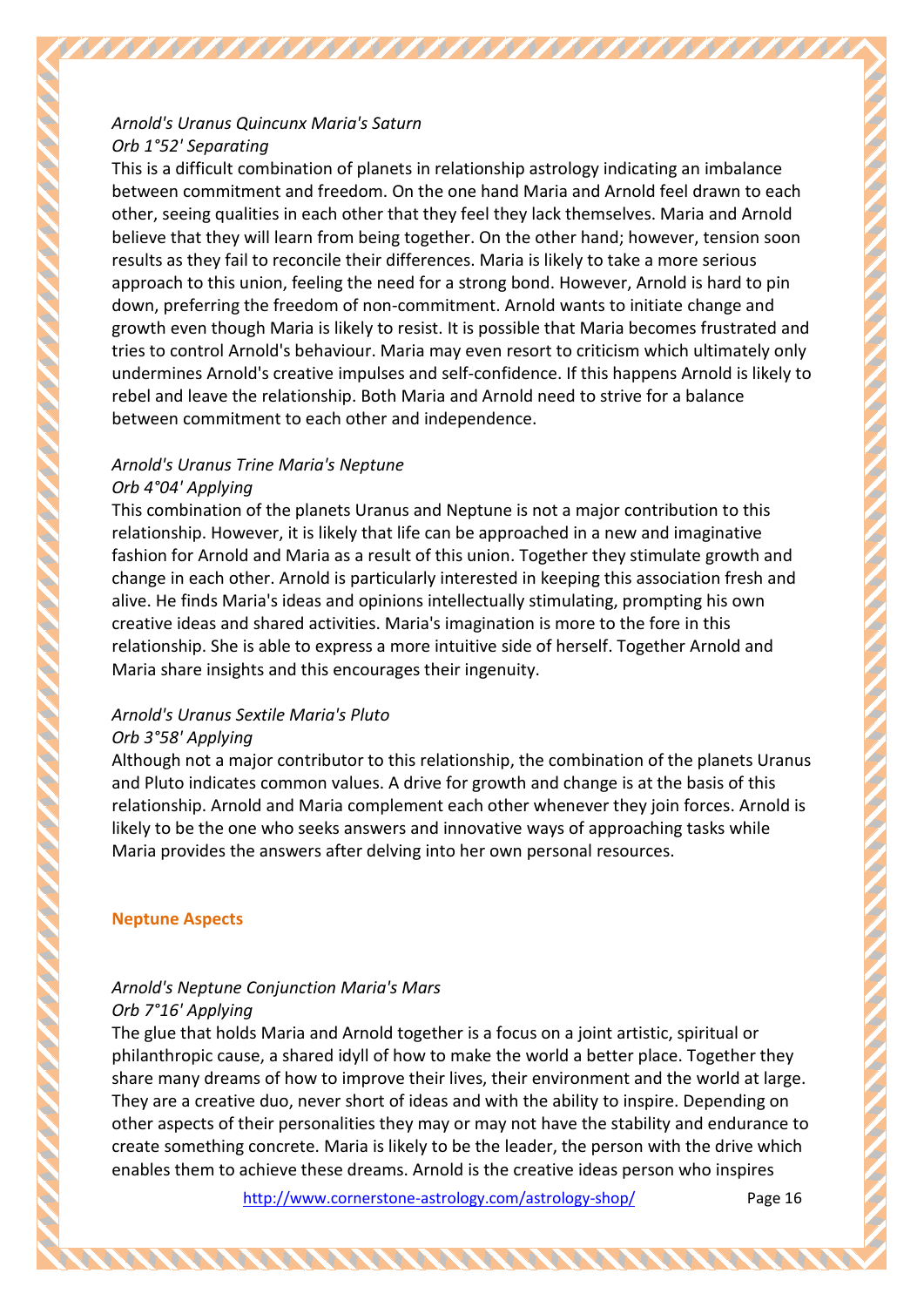Maria. If Maria and Arnold fail to share a common dream, then this relationship is likely to lack direction and Maria and Arnold slowly drift apart. They have difficulty maintaining a momentum necessary for a long-term bond. For this reason this combination of planets may indicate a relationship based on a shared project or past-time rather than an intimate lovers' bond. For instance Maria and Arnold may share a friendship, enjoying martial arts as a shared activity.

## *Arnold's Neptune Semisquare Maria's Saturn Orb 0°50' Separating*

The planet Saturn is a vital ingredient in relationship astrology. It is the planet that represents stability and commitment and is seen by astrologers as the necessary glue that holds a relationship together on a long-term basis. Of course not everyone is seeking longterm commitment, but for those who are Saturn is a welcome sign. In this case, however, the planet Neptune negates some of the influence of Saturn. The planet Neptune is one that dissolves and confuses matters. So on the one hand Maria and Arnold feel strongly drawn to each other, but on the other hand they have difficulty maintaining a meaningful relationship. At first Maria and Arnold may experience a feeling that their relationship was written in the stars. In other words they may feel as though they were destined to meet and form a union. This could be a personal relationship or a friendship that involves a spiritual, artistic or philanthropic project. Whatever the form of their relationship, Maria and Arnold initially enjoy a meaningful bond. The difficulty lies in the long term. Maria and Arnold begin to feel that they are pulling in opposite directions. They need to respect each other's differences in order for the relationship to succeed in the long term. Of course they may both agree that their union was destined to be for a short period only.

#### **Pluto Aspects**

# *Arnold's Pluto Conjunction Maria's Moon Orb 1°40' Applying*

This is an intense and powerful relationship. Maria and Arnold feel a strong attraction to each other, one that seems to constantly draw them together. Sexual attraction may be powerful. Maria's and Arnold's deep feelings for each other need to be nurtured in a loving manner in order for the union to be long lasting. This relationship can be a positive or a negative experience, depending on how Maria and Arnold handle intense feelings. Some individuals thrive on intensity, while others feel threatened and powerless. Maria is likely to feel that Arnold has transformed her life in some way. It's possible that Arnold has changed the way that Maria feels about the world, making her conscious of things that have been bubbling under the surface for a long time. Life is not the same for Maria once she encounters Arnold. Maria is able to see through the explosive behaviour to the true heart of Arnold and to nurture Arnold's goodness in ways that he has not previously encountered. As a result Arnold deeply appreciates the emotional support offered by Maria. This is indeed a passionate union.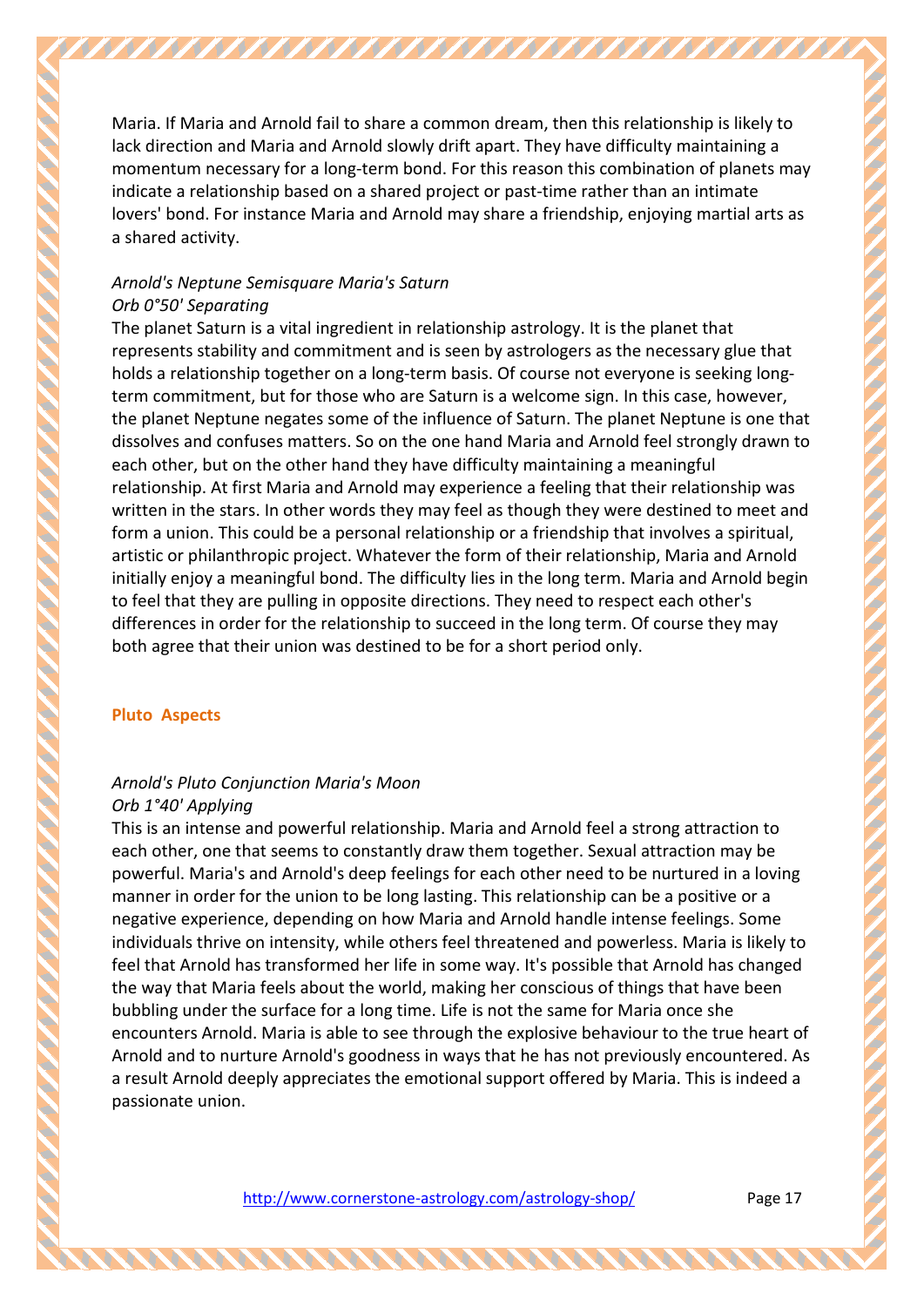## *Arnold's Pluto Square Maria's Sun Orb 1°00' Applying*

This combination of planets indicates a relationship that is life changing, whether it be a friendship, love union or work association. Both Maria and Arnold feel a powerful attraction for each other in the initial stages of the relationship. It is as if they are both compelled to relate, perhaps even in response to strong opposition from outside sources. Once the exciting first stages of the union have passed, it is likely that both Maria and Arnold become embroiled in a struggle for dominance. There is no longer an impetus for change and the challenge has become wearisome. Now Maria and Arnold's relationship resembles a battleground in which both try to change the other. It is possible that these battles become emotionally abusive, perhaps even violent. It is important for both Maria and Arnold to avoid senseless battles from which neither emerges triumphant. Money may be at the root of the problems, or it could be that sexual matters are a key theme in this relationship. Either way it is likely that Maria feels overwhelmed by this union to the point where she suffers from low self-esteem. There could be a tendency for Arnold to try to bully Maria that may only make matters worse. Maria is faced with the challenge of delving deep into her personal resources to find a sense of self-value. Arnold is a powerful force in this union and needs to learn how to use his power wisely.

## *Arnold's Pluto Sextile Maria's Mars Orb 2°57' Applying*

This combination of the stormy planets Mars and Pluto indicates a passionate and compelling union. The atmosphere is explosive when Maria and Arnold get together. Sexual energy seems to simmer barely under control. Both Maria and Arnold need to be wary of letting the force of their heated emotions build up. They need a positive outlet for all of their pent-up energy whether this be a challenging home renovation project or a regular work-out at the gym. Together Maria and Arnold feel able to conquer the world and are certainly a power to be reckoned with. The initial stages of the relationship are fraught with sexual tension, but the union may not be an intimate one. Rather it may be a partnership committed to hard work and a challenging project. Either way as the relationship develops, the strong and creative force of both Maria and Arnold takes over and can be directed into a mutually-satisfying project. In other words Maria and Arnold can be passionate about each other or they can direct their passion into an external activity. Either way this is a dynamic and explosive relationship.

## **Chiron Aspects**

# *Arnold's Chiron Conjunction Maria's Mercury Orb 5°02' Separating*

Kind and gentle communication is an essential ingredient for success in this relationship. Through considerate interaction Maria and Arnold can develop a warm and loving relationship, whether this be a love union, work association, student and teacher connection or friendship. There is a childlike quality to this liaison, possibly Maria and Arnold share a love of children or enjoy recapturing some of their lost childhood. Through this relationship Maria learns a vital life lesson, one that furthers her spiritual journey. In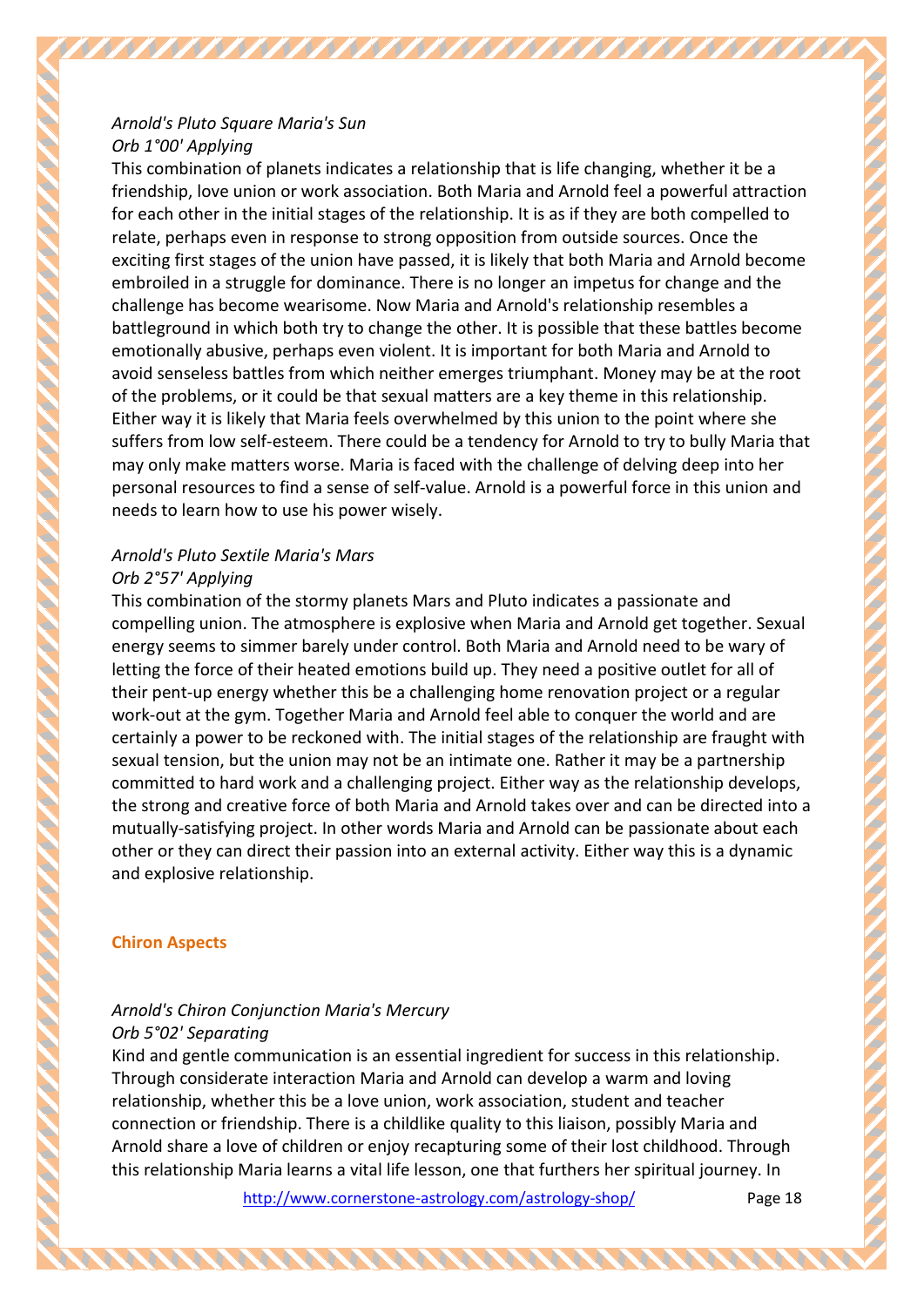some way Arnold helps Maria to let go of intellectual insecurities, paving the way for a more wholesome approach to learning. It is possible that Maria is a student of Arnold's. In return Arnold realises new skills, in particular that of communicating information with compassion and empathy.

## *Arnold's Chiron Square Maria's Uranus Orb 0°41' Separating*

Healing and growth are possible in this relationship, but the road to new understandings is bumpy. The challenge for Maria and Arnold is to forgive and forget loved ones, who have hurt them in the past so that they can move forward in their lives. Maria may force radical changes in Arnold's life, which are initially painful but eventually prove healing in certain ways. Arnold's insecurities may prompt Maria to re-evaluate her commitments to the relationship. The success of this relationship will largely depend on other aspects of Maria and Arnold's union.

#### *Arnold's Chiron Conjunction Maria's Neptune Orb 4°27' Separating*

The healing powers of nature, music and the arts may play a significant role in this union. Maria and Arnold have a romantic and empathetic relationship, in which they both place importance on gentle and loving communication. As a result they are able to forgive and forget loved ones who have hurt them in the past, and move slowly towards a better understanding of their innermost selves and each other. The artistic and spiritual side of Maria's nature proves particularly healing for Arnold. Under Maria's gentle influence, Arnold is able to heal past emotional wounds and better express himself. Together they may take part in a spiritual, healing or artistic project.

## *Arnold's Chiron Square Maria's Chiron Orb 2°26' Separating*

The asteroid Chiron is not a major influence on this relationship. However, it could indicate a difference in values. These values could stem from Arnold and Maria growing up in contrasting social backgrounds, or having different childhood experiences that hinder their understanding of each other. Whatever the cause of the differences, Arnold and Maria need to develop compassion and understanding for each other.

## **Ascendant Aspects**

## *Arnold's Ascendant Trine Maria's Sun*

## *Orb 5°21' Separating*

It is significant in relationship astrology when one person's planet makes contact with the Ascendant in another person's chart. In this case Maria's Sun is combining with Arnold's Ascendant indicating that this is a significant personal relationship. Maria and Arnold feel strongly drawn to each other, experiencing a sense of completeness in each other's company. Maria can really shine through her association with Arnold. She appreciates the benefits that this union brings into her life and the way in which Arnold helps her achieve her personal goals. In turn Arnold has a greater sense of well-being through his association with Maria. He welcomes the sunnier aspects of Maria's personality and appreciates their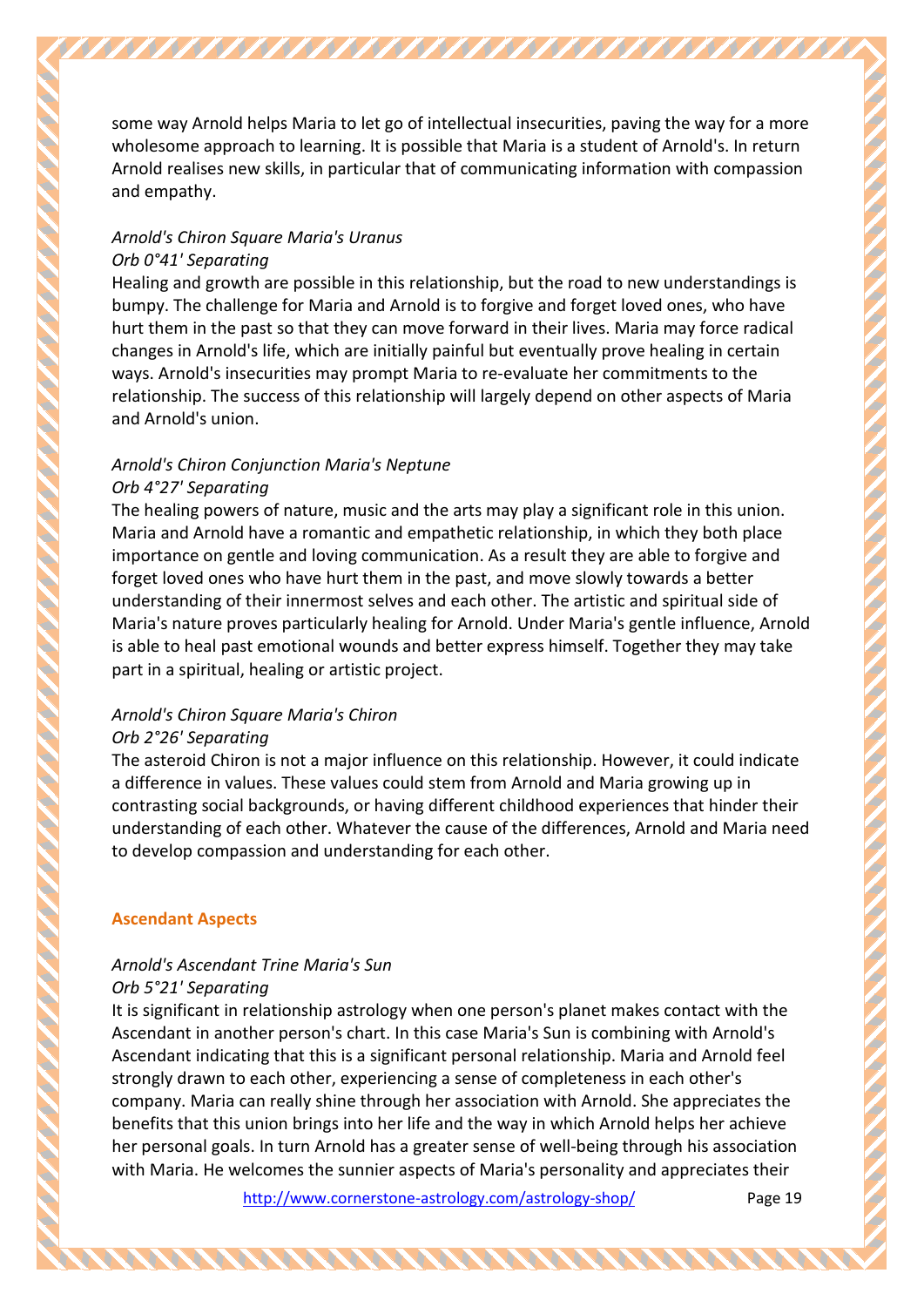mutual respect and affection. While this combination is most likely to indicate an intimate love union, it can also augur well for friendships, family relationship and work associations.

#### *Arnold's Ascendant Trine Maria's Saturn Orb 3°29' Applying*

The planet Saturn is a vital ingredient in relationship astrology. It is the planet that represents stability and commitment and is seen by astrologers as the necessary glue that holds a relationship together on a long-term basis. Of course not everyone is seeking longterm commitment, but for those who are Saturn is a welcome sign. This is particularly true of connections between one person's Saturn and another person's Sun, Moon, Ascendant or Nodes. In this case Maria's Saturn is combining with Arnold's Ascendant indicating that this is a significant relationship. Maria and Arnold feel strongly drawn to each other, perhaps experiencing a sense that their relationship was written in the stars. In other words they may feel as though they were destined to meet and form a union. This is a significant relationship.

## **North Node Aspects**

## *Arnold's North Node Quincunx Maria's Mercury*

## *Orb 2°33' Applying*

Good communication is the key to many successful relationships. However, this union between Maria and Arnold is fraught with misunderstandings. There is a strong bond, but it is likely to be intellectual rather than emotional. Perhaps Maria and Arnold have a common interest or friend, something that links them. Both Maria and Arnold believe that fate has played a hand in bringing them together, but there are obstacles strewn in their path. This connection has faulty wiring. They may hold different opinions on a variety of matters. Maria and Arnold spend much of their time together trying to sort out misapprehensions.

## *Arnold's North Node Opposition Maria's Venus*

## *Orb 0°33' Separating*

This is the combination of star-crossed lovers. The planet Venus and the North Node indicates a strong bond, but this blend is a difficult one. Fate has played a strong role in bringing Maria and Arnold together, but it also challenges their bond. Perhaps theirs is an illicit love or maybe they have difficulty reconciling their differences. Money may be a source of conflict. Maria and Arnold feel compelled to interact despite the difficulties. They are either passionate about each other or ardent about a joint artistic or creative project. This is a love story that needs to run its course.

## *Arnold's North Node Sesquisquare Maria's Mars Orb 0°10' Separating*

**NNANANANA** 

The fiery planet Mars and the fateful North Node provides a powerful combination of forces. Maria and Arnold are dynamite together. This can be positive in that together they can achieve their goals. However this union can also be a threat to their life goals if they allow their desires to take over. In some cases this union could threaten either Maria or Arnold's safety. Violence, and violent situations, need to be avoided at all times. Passion may be a driving force in this liaison. Both Maria and Arnold feel a strong attraction. A personal relationship may be fraught with difficulties. This combination may be better used